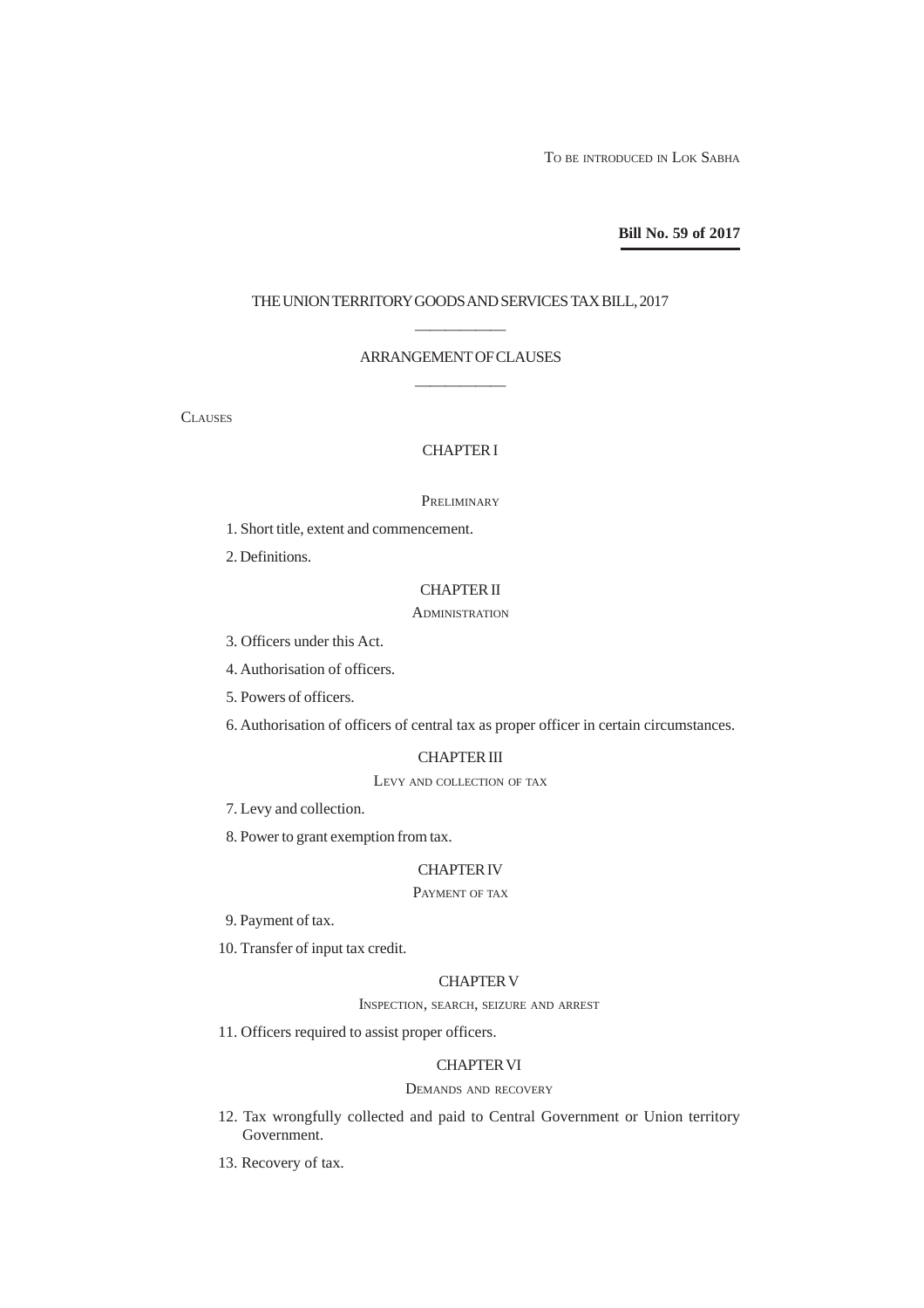# CHAPTER VII

## ADVANCE RULING

14. Definitions.

15. Constitution of Authority for Advance Ruling.

16. Constitution of Appellate Authority for Advance Ruling.

## CHAPTER VIII

## TRANSITIONAL PROVISIONS

17. Migration of existing tax payers.

18. Transitional arrangements for input tax credit.

- 19. Transitional provisions relating to job work.
- 20. Miscellaneous transitional provisions.

## CHAPTER IX

# **MISCELLANEOUS**

- 21. Application of provisions of Central Goods and Services Tax Act.
- 22. Power to make rules.
- 23. General power to make regulations.
- 24. Laying of rules, regulations and notifications.
- 25. Power to issue instructions or directions.
- 26. Removal of difficulties.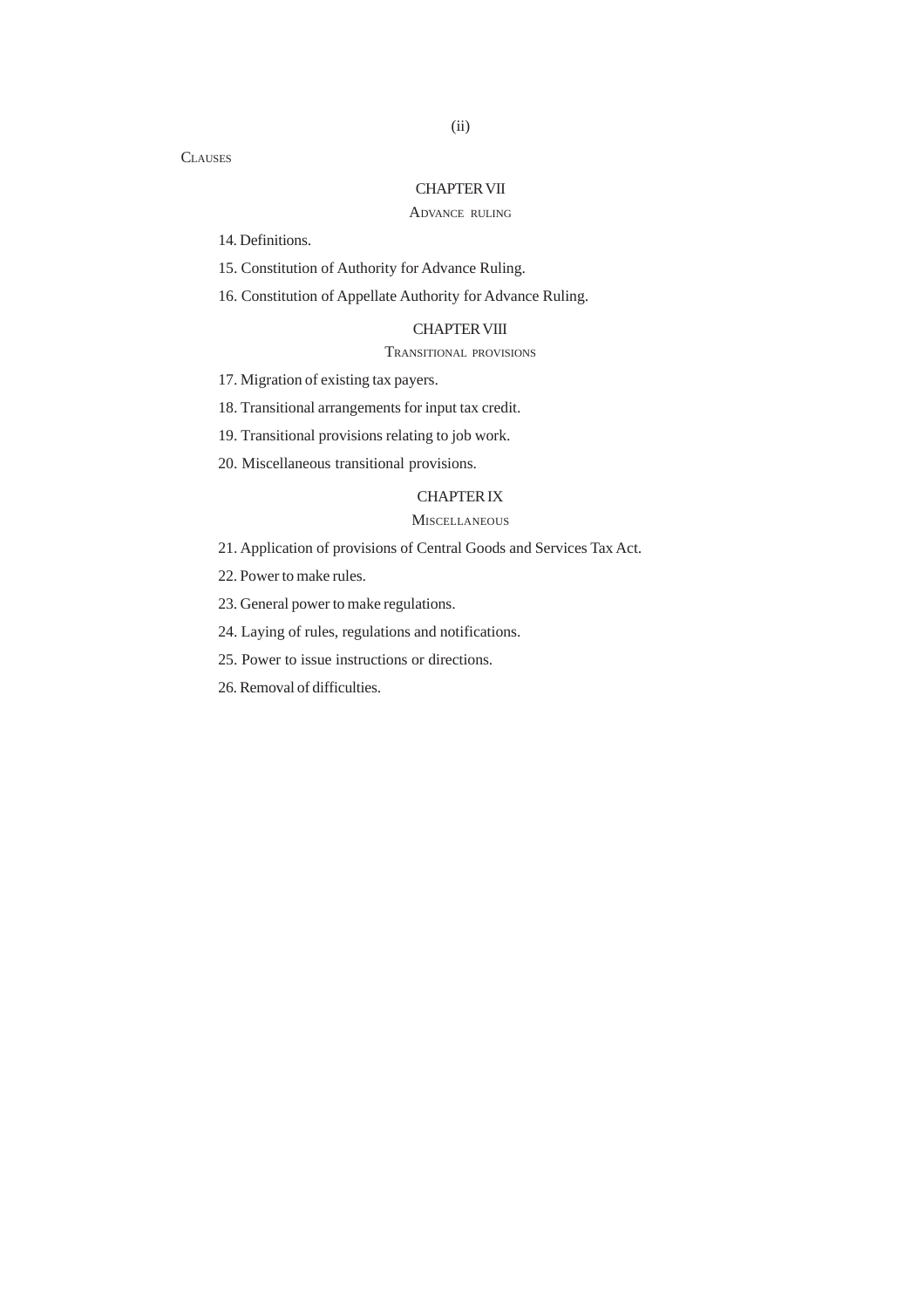TO BE INTRODUCED IN LOK SABHA

**Bill No. 59 of 2017**

# THE UNION TERRITORY GOODS AND SERVICES TAX BILL, 2017

# A

# BILL

*to make a provision for levy and collection of tax on intra-State supply of goods or services or both by the Union territories and the matter connected therewith or incidental thereto.*

BE it enacted by Parliament in the Sixty-eighth Year of the Republic of India as follows:—

# CHAPTER I

#### **PRELIMINARY**

5

10

**1.** (*1*) This Act may be called the Union Territory Goods and Services Tax Act, 2017.

(*2*) It extends to the Union territories of the Andaman and Nicobar Islands, Lakshadweep, Dadra and Nagar Haveli, Daman and Diu, Chandigarh and other territory.

(*3*) It shall come into force on such date as the Central Government may, by notification in the Official Gazette, appoint:

Provided that different dates may be appointed for different provisions of this Act and any reference in any such provision to the commencement of this Act shall be construed as a reference to the coming into force of that provision.

Short title, extent and commencement.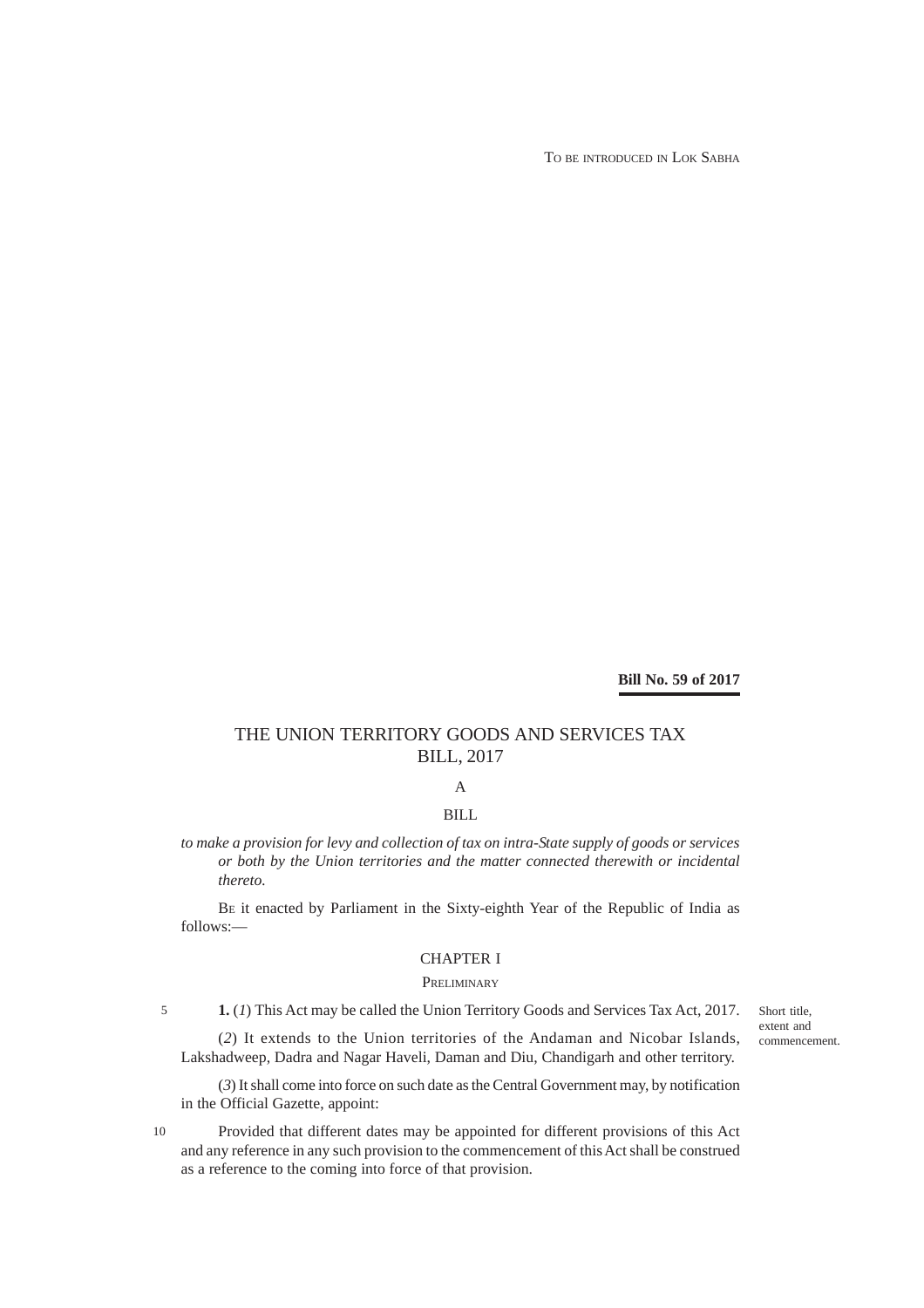**Definitions** 

**2.** In this Act, unless the context otherwise requires,—

(*1*) ''appointed day'' means the date on which the provisions of this Act shall come into force.

2

(*2*) ''Commissioner'' means the Commissioner of Union territory tax appointed under section 3;

 (*3*) ''designated authority'' means such authority as may be notified by the Commissioner;

(*4*) ''exempt supply'' means supply of any goods or services or both which attracts nil rate of tax or which may be exempt from tax under section 8, or under section 6 of the Integrated Goods and Services Tax Act, and includes non taxable supply; 10

(*5*) ''existing law'' means any law, notification, order, rule or regulation relating to levy and collection of duty or tax on goods or services or both passed or made before the commencement of this Act by Parliament or any Authority or person having the power to make such law, notification, order, rule or regulation;

(*6*) ''Government'' means the Administrator or any authority or officer authorised to act as Administrator by the Central Government;

(*7*) ''output tax'' in relation to a taxable person, means the Union territory tax chargeable under this Act on taxable supply of goods or services or both made by him or by his agent but excludes tax payable by him on reverse charge basis;

(*8*) ''Union territory'' means the territory of,—

(*i*) the Andaman and Nicobar Islands;

(*ii*) Lakshadweep;

(*iii*) Dadra and Nagar Haveli;

- (*iv*) Daman and Diu;
- (*v*) Chandigarh; or
- (*vi*) other territory.

*Explanation*.—For the purposes of this Act, each of the territories specified in sub-clauses (*i*) to (*vi*) shall be considered to be a separate Union territory;

(*9*) ''Union territory tax'' means the tax levied under this Act;

(*10*) words and expressions used and not defined in this Act but defined in the Central Goods and Services Tax Act, the Integrated Goods and Services Tax Act, the State Goods and Services Tax Act, and the Goods and Services Tax (Compensation to States) Act, shall have the same meaning as assigned to them in those Acts.

## CHAPTER II

#### **ADMINISTRATION**

Officers under this Act.

**3.** The Administrator may, by notification, appoint Commissioners and such other class of officers as may be required for carrying out the purposes of this Act and such officers shall be deemed to be proper officers for such purposes as may be specified therein:

Provided that the officers appointed under the existing law shall be deemed to be the officers appointed under the provisions of this Act. 40

Authorisation of officers.

**4.** The Administrator may, by order, authorise any officer to appoint officers of Union territory tax below the rank of Assistant Commissioner of Union territory tax for the administration of this Act.

15

5

 $30$ 

35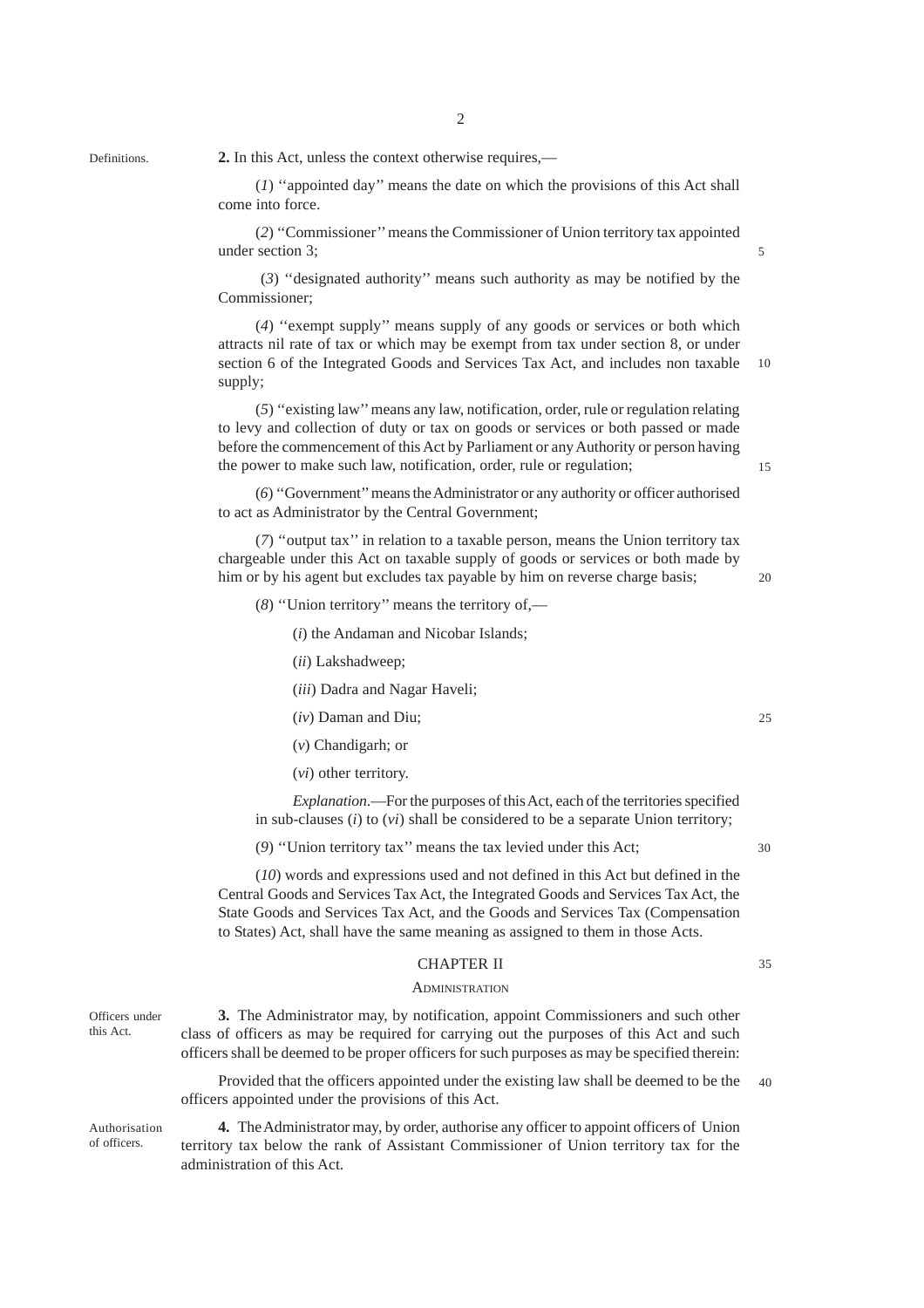**5.** (*1*) Subject to such conditions and limitations as the Commissioner may impose, an officer of the Union territory tax may exercise the powers and discharge the duties conferred or imposed on him under this Act. officers.

Powers of

(*2*) An officer of a Union territory tax may exercise the powers and discharge the 5 duties conferred or imposed under this Act on any other officer of a Union territory tax who is subordinate to him.

(*3*) The Commissioner may, subject to such conditions and limitations as may be specified in this behalf by him, delegate his powers to any other officer subordinate to him.

(*4*) Notwithstanding anything contained in this section, an Appellate Authority shall 10 not exercise the powers and discharge the duties conferred or imposed on any other officer of Union territory tax.

**6.** (*1*) Without prejudice to the provisions of this Act, the officers appointed under the Central Goods and Services Tax Act are authorised to be the proper officers for the purposes of this Act, subject to such conditions as the Government shall, on the recommendations of 15 the Council, by notification, specify.

Authorisation of officers of central tax as proper officer in certain circumstances.

(*2*) Subject to the conditions specified in the notification issued under sub-section (1),-

(*a*) where any proper officer issues an order under this Act, he shall also issue an order under the Central Goods and Services Tax Act, as authorised by the said Act under intimation to the jurisdictional officer of central tax;

(*b*) where a proper officer under the Central Goods and Services Tax Act has initiated any proceedings on a subject matter, no proceedings shall be initiated by the proper officer under this Act on the same subject matter.

(*3*) Any proceedings for rectification, appeal and revision, wherever applicable, of any order passed by an officer appointed under this Act, shall not lie before an officer appointed under the Central Goods and Services Tax Act.  $25$ 

20

#### CHAPTER III

#### LEVY AND COLLECTION OF TAX

**7.** (*1*) Subject to the provisions of sub-section (*2*), there shall be levied a tax called 30 the Union territory tax on all intra-State supplies of goods or services or both, except on the supply of alcoholic liquor for human consumption, on the value determined under section 15 of the Central Goods and Services Tax Act and at such rates, not exceeding twenty per cent., as may be notified by the Central Government on the recommendations of the Council and collected in such manner as may be prescribed and shall be paid by the taxable person.

(*2*) The Union territory tax on the supply of petroleum crude, high speed diesel, motor spirit (commonly known as petrol), natural gas and aviation turbine fuel shall be levied with effect from such date as may be notified by the Central Government on the recommendations of the Council. . 35

(*3*) The Central Government may, on the recommendations of the Council, by notification, specify categories of supply of goods or services or both, the tax on which 40 shall be paid on reverse charge basis by the recipient of such goods or services or both and all the provisions of this Act shall apply to such recipient as if he is the person liable for paying the tax in relation to the supply of such goods or services or both.

(*4*) The Union territory tax in respect of the supply of taxable goods or services or both by a supplier, who is not registered, to a registered person shall be paid by such person 45on reverse charge basis as the recipient and all the provisions of this Act shall apply to such recipient as if he is the person liable for paying the tax in relation to the supply of such goods or services or both.

Levy and collection.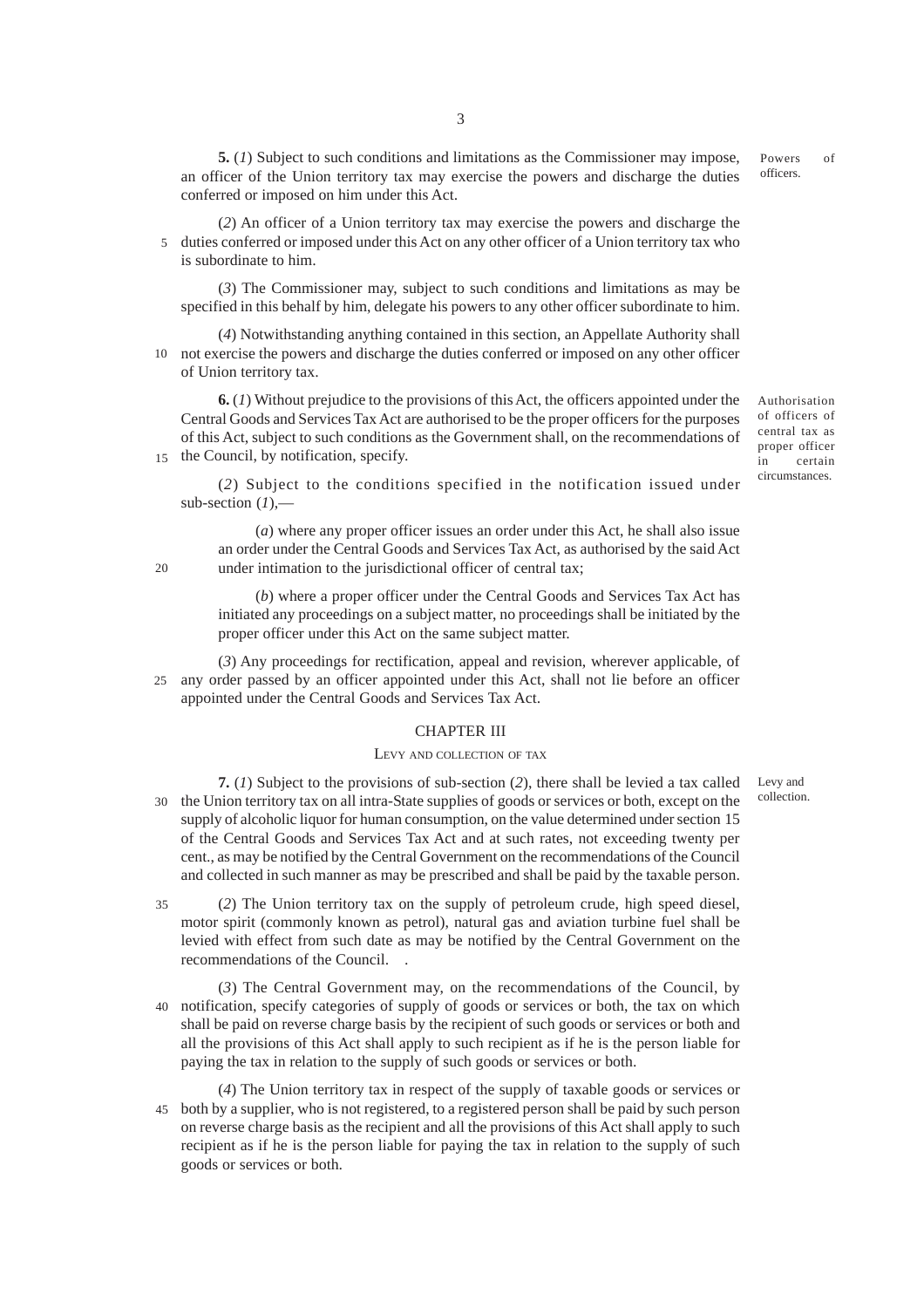(*5*) The Central Government may, on the recommendations of the Council, by notification, specify categories of services the tax on intra-State supplies of which shall be paid by the electronic commerce operator if such services are supplied through it, and all the provisions of this Act shall apply to such electronic commerce operator as if he is the supplier liable for paying the tax in relation to the supply of such services:

5

40

Provided that where an electronic commerce operator does not have a physical presence in the taxable territory, any person representing such electronic commerce operator for any purpose in the taxable territory shall be liable to pay tax:

Provided further that where an electronic commerce operator does not have a physical presence in the taxable territory and also he does not have a representative in the said territory, such electronic commerce operator shall appoint a person in the taxable territory for the purpose of paying tax and such person shall be liable to pay tax. 10

Power to grant exemption from tax.

**8.** (*1*) Where the Central Government is satisfied that it is necessary in the public interest so to do, it may, on the recommendations of the Council, by notification, exempt generally either absolutely or subject to such conditions as may be specified therein, goods or services or both of any specified description from the whole or any part of the tax leviable thereon with effect from such date as may be specified in such notification. 15

(*2*) Where the Central Government is satisfied that it is necessary in the public interest so to do, it may, on the recommendations of the Council, by special order in each case, under circumstances of an exceptional nature to be stated in such order, exempt from payment of tax any goods or services or both on which tax is leviable. 20

(*3*) The Central Government may, if it considers necessary or expedient so to do for the purpose of clarifying the scope or applicability of any notification issued under sub-section (*1*) or order issued under sub-section (*2*), insert an explanation in such notification or order, as the case may be, by notification at any time within one year of issue of the notification under sub-section (*1*) or order under sub-section (*2*), and every such explanation shall have effect as if it had always been the part of the first such notification or order, as the case may be. 25

(*4*) Any notification issued by the Central Government under sub-section (*1*) of section 11 or order issued under sub-section (*2*) of the said section of the Central Goods and Services Tax Act shall be deemed to be a notification or, as the case may be, an order issued under this Act. 30

*Explanation.*—For the purposes of this section, where an exemption in respect of any goods or services or both from the whole or part of the tax leviable thereon has been granted absolutely, the registered person supplying such goods or services or both shall not collect the tax, in excess of the effective rate, on such supply of goods or services or both. 35

## CHAPTER IV

#### PAYMENT OF TAX

Payment of tax.

**9.** The amount of input tax credit available in the electronic credit ledger of the registered person on account of,—

(*a*) integrated tax shall first be utilised towards payment of integrated tax and the amount remaining, if any, may be utilised towards the payment of central tax and State tax, or as the case may be, Union territory tax, in that order;

(*c*) the Union territory tax shall first be utilised towards payment of Union territory tax and the amount remaining, if any, may be utilised towards payment of integrated tax; 40

 (*d*) the Union territory tax shall not be utilised towards payment of central tax.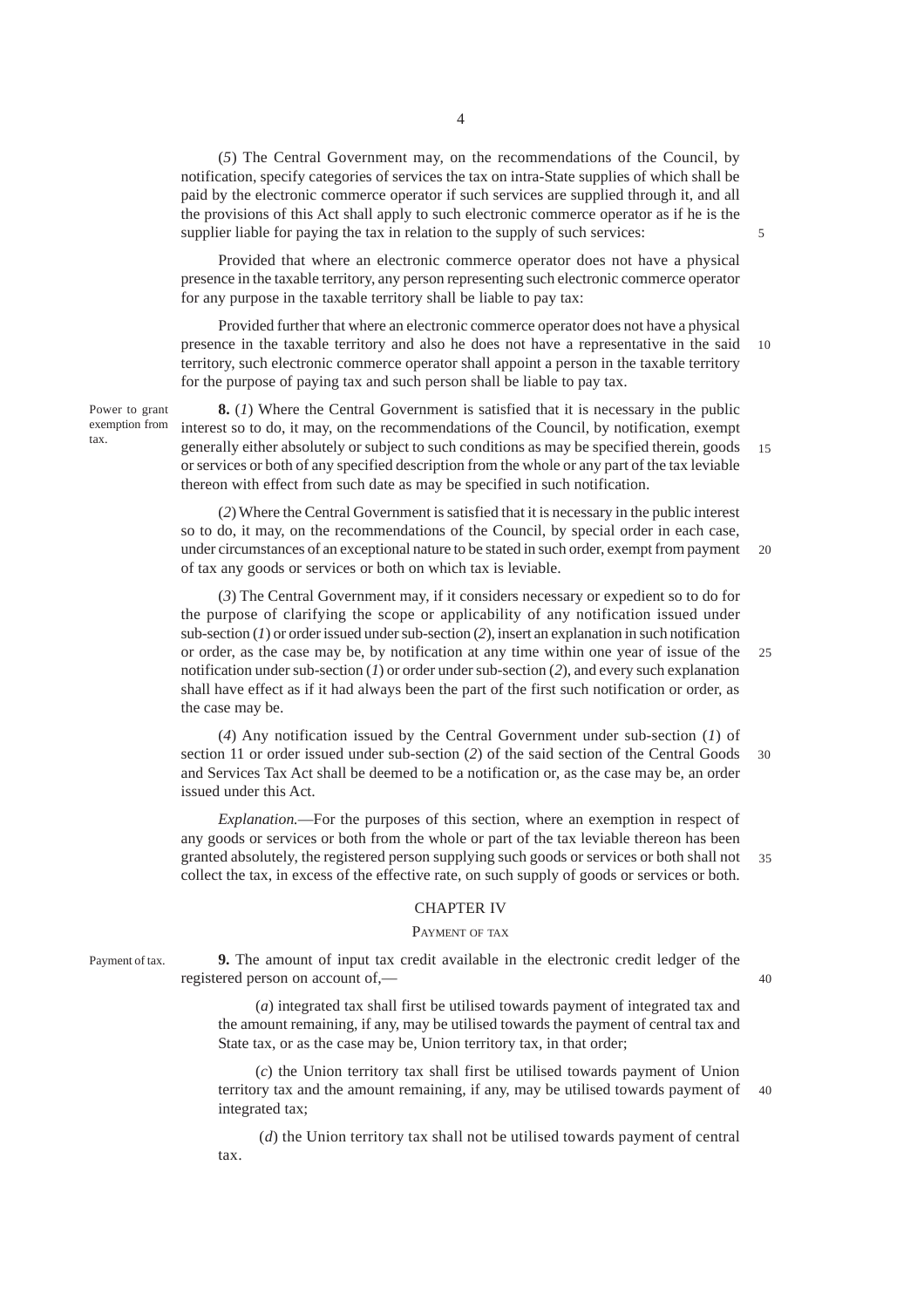**10.** On utilisation of input tax credit of Union territory tax for payment of tax dues under the Integrated Goods and Services Tax Act in accordance with the provisions of sub-section (*5*) of section 49 of the Central Goods and Services Tax Act, as reflected in the valid return furnished under sub-section (*1*) of section 39 of the Central Goods and Services Transfer of input tax credit.

Tax Act, the amount collected as Union territory tax shall stand reduced by an amount equal to such credit so utilised and the Central Government shall transfer an amount equal to the amount so reduced from the Union territory tax account to the integrated tax account in such manner and within such time as may be prescribed. 5

#### CHAPTER V

#### INSPECTION, SEARCH SEIZURE AND ARREST

**11.** (*1*) All officers of Police, Railways, Customs, and those officers engaged in the collection of land revenue, including village officers, and officers of central tax and officers of the State tax shall assist the proper officers in the implementation of this Act.

(*2*) The Government may, by notification, empower and require any other class of 15 officers to assist the proper officers in the implementation of this Act when called upon to do so by the Commissioner.

## CHAPTER VI

#### DEMANDS AND RECOVERY

**12.** (*1*) A registered person who has paid the central tax and the Union territory tax on a transaction considered by him to be an intra-State supply, but which is subsequently held to be an inter-State supply, shall be refunded the amount of taxes so paid in such manner and subject to such conditions as may be prescribed. 20

(*2*) A registered person who has paid integrated tax on a transaction considered by him to be an inter-State supply, but which is subsequently held to be an intra-State supply, shall not be required to pay any interest on the amount of the central tax and the Union territory tax payable.  $25$ 

**13.** (*1*) Where any amount of tax, interest or penalty is payable by a person to the Government under any of the provisions of this Act or the rules made thereunder and which remains unpaid, the proper officer of central tax, during the course of recovery of said tax arrears, may recover the amount from the said person as if it were an arrear of central tax 30

and credit the amount so recovered to the account of the Government under the appropriate head of Union terrirtory tax.

(*2*) Where the amount recovered under sub-section (*1*) is less than the amount due to the Government under this Act and the Central Goods and Services Act, the amount to be credited to the account of the Government shall be in proportion to the amount due as Union territory tax and central tax. 35

#### CHAPTER VII

#### ADVANCE RULING

14. In this Chapter, unless the context otherwise requires,—

(*a*) ''advance ruling'' means a decision provided by the Authority or the Appellate Authority to an applicant on matters or on questions specified in sub-section (*2*) of section 97 or sub-section (*1*) of section 100 of the Central Goods and Services Tax Act, in relation to the supply of goods or services or both being undertaken or proposed to be undertaken by the applicant;

45

40

10

(*b*) ''Appellate Authority'' means the Appellate Authority for Advance Ruling constituted under section 16.

(*c*) ''applicant'' means any person registered or desirous of obtaining registration under this Act;

required to assist proper officers.

**Officers** 

Tax wrongfully collected and paid to Central Government or Union territory Government.

Recovery of tax.

Definitions.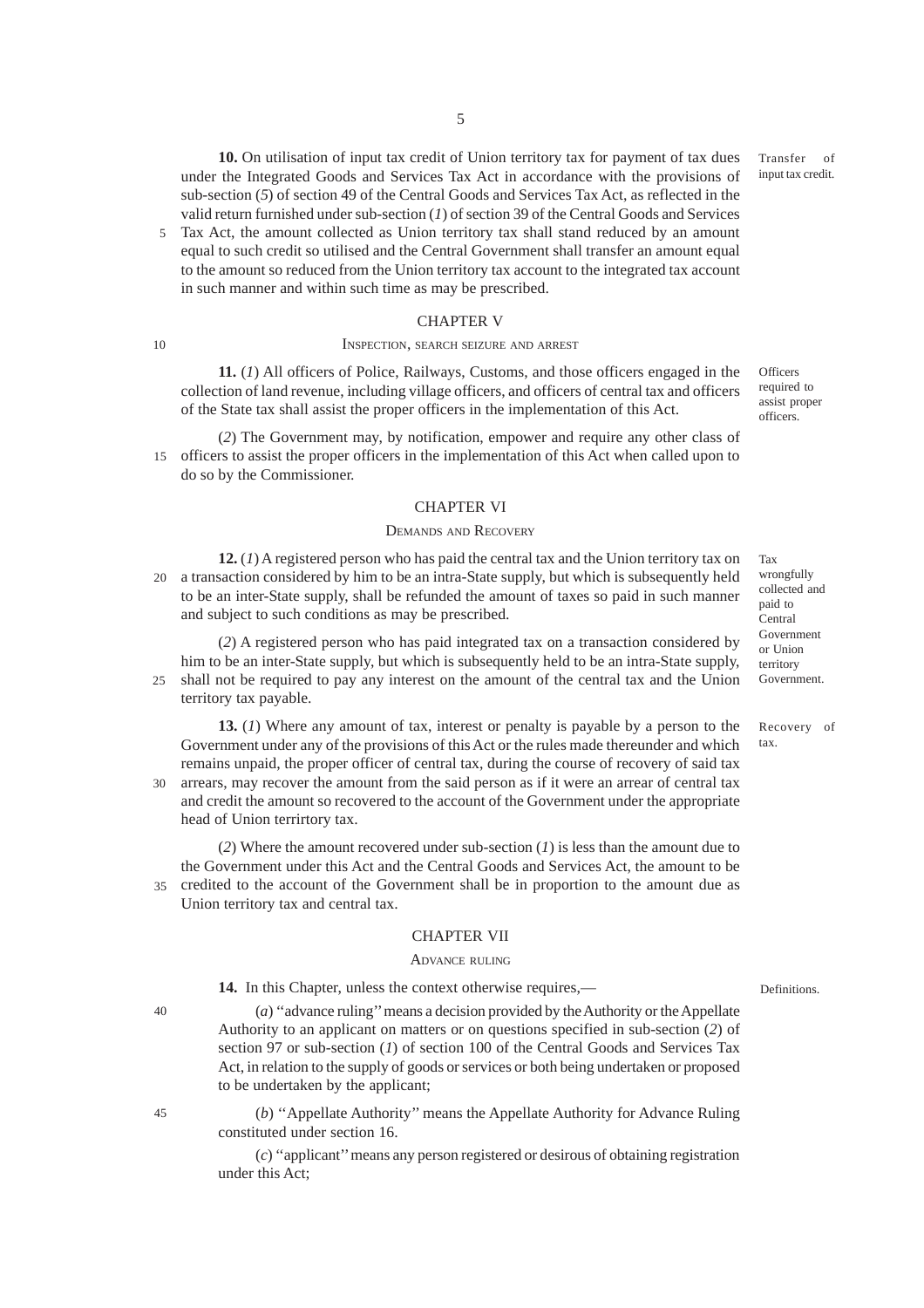(*d*) ''application'' means an application made to the Authority under sub-section (*1*) of section 97 of the Central Goods and Services Tax Act;

(*e*) ''Authority'' means the Authority for Advance Ruling, constituted under section 15;

**15.** (*1*) The Central Government shall, by notification, constitute an Authority to be known as the name of the Union territory, Authority for Advance Ruling: 5

Provided that the Central Government may, on the recommendations of the Council, notify any Authority located in any State or any other Union territory to act as the Authority for the purposes of this Act.

(*2*) The Authority shall consist of—

(*i*) one member from amongst the officers of central tax; and

(*ii*) one member from amongst the officers of Union territory tax,

to be appointed by the Central Government.

(*3*) The qualifications, the method of appointment of the members and the terms and conditions of their service shall be such as may be prescribed.

**16.** (*1*) The Central Government shall, by notification, constitute an Appellate Authority to be known as (name of the Union territory) Appellate Authority for Advance Ruling for Goods and Services Tax for hearing appeals against the advance ruling pronounced by the Advance Ruling Authority:

Provided that the Central Government may, on the recommendations of the Council, notify any Appellate Authority located in any State or any other Union territory to act as the Appellate Authority for the purposes of this Act. 20

(*2*) The Appellate Authority shall consist of—

(*i*) the Chief Commissioner of central tax as designated by the Board; and

(*ii*) the Commissioner of Union territory tax having jurisdiction over the applicant. 25

#### CHAPTER VIII

#### TRANSITIONAL PROVISIONS

**17.** (*1*) On and from the appointed day, every person registered under any of the existing laws and having a valid Permanent Account Number shall be issued a certificate of registration on provisional basis, subject to such conditions and in such form and manner as may be prescribed, which unless replaced by a final certificate of registration under sub-section (*2*), shall be liable to be cancelled if the conditions so prescribed are not complied with. 30

(*2*) The final certificate of registration shall be granted in such form and manner and subject to such conditions as may be prescribed. 35

(*3*) The certificate of registration issued to a person under sub-section (*1*) shall be deemed to have not been issued if the said registration is cancelled in pursuance of an application filed by such person that he was not liable to registration under section 22 or section 24 of the Central Goods and Services Tax Act.

Transitional arrangements for input tax credit.

Migration of existing tax payers.

> **18.** (*1*) A registered person, other than a person opting to pay tax under section 10 of the Central Goods and Services Tax Act, shall be entitled to take, in his electronic credit ledger, credit of the amount of Value Added Tax and Entry Tax, if any, carried forward in the return relating to the period ending with the day immediately preceding the appointed day, furnished by him under the existing law, not later than ninety days after the said day, in such manner as may be prescribed: 45

Constitution of Appellate Authority for Advance Ruling.

Constitution of Authority for Advance Ruling.

10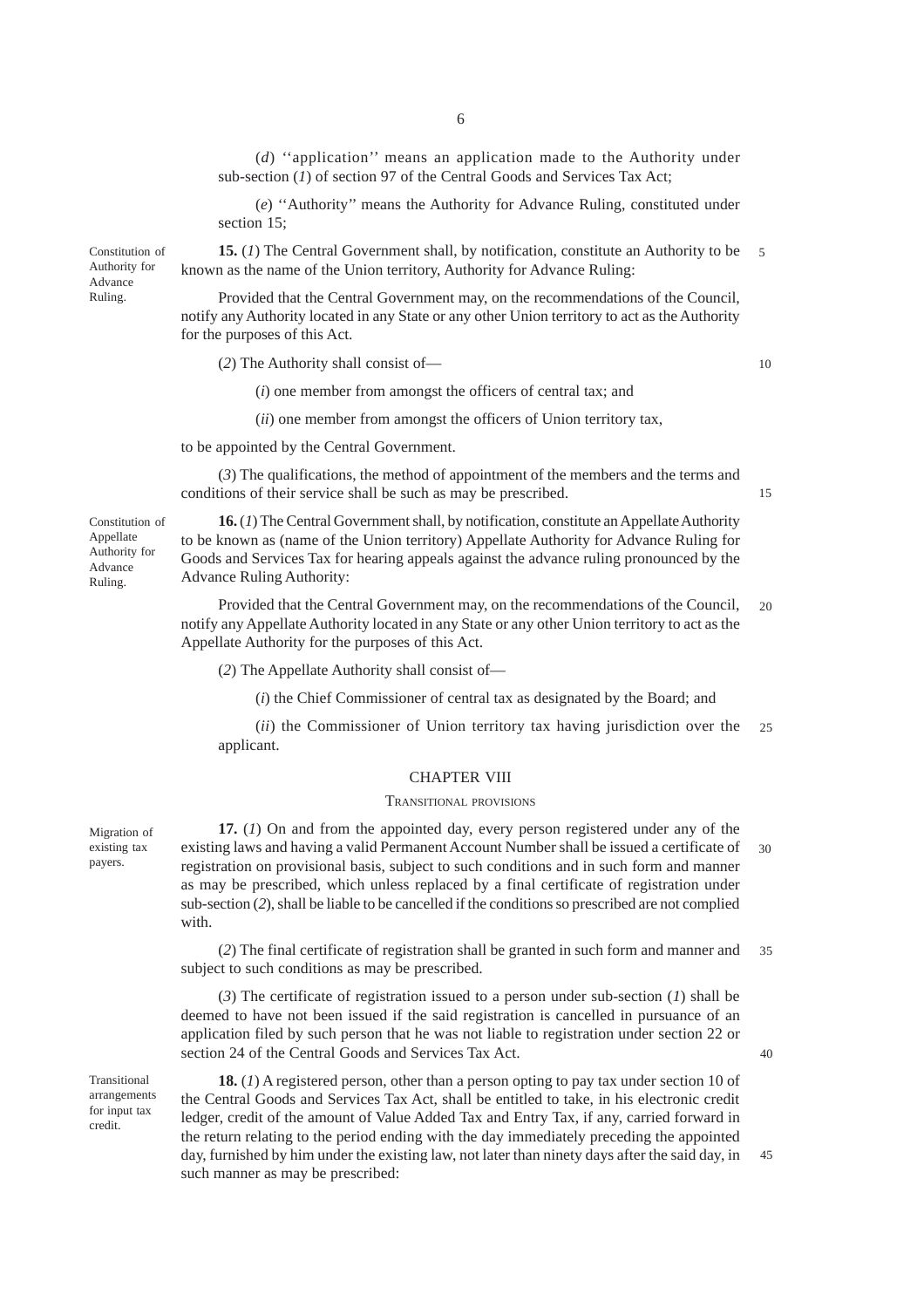Provided that the registered person shall not be allowed to take credit in the following circumstances, namely:—

(*i*) where the said amount of credit is not admissible as input tax credit under this Act; or

5

10

 (*ii*) where he has not furnished all the returns required under the existing law for the period of six months immediately preceding the appointed day; or

(*iii*) where the said amount of credit relates to goods sold under such exemption notifications as are notified by the Government:

74 of 1956.

Provided further that so much of the said credit as is attributable to any claim related to section 3, sub-section (*3*) of section 5, section 6 or section 6A or sub-section (*8*) of section 8 of the Central Sales Tax Act, 1956 that is not substantiated in the manner, and within the period, prescribed in rule 12 of the Central Sales Tax (Registration and Turnover) Rules, 1957 shall not be eligible to be credited to the electronic credit ledger:

Provided also that an amount equivalent to the credit specified in the second proviso shall be refunded under the existing law when the said claims are substantiated in the manner prescribed in rule 12 of the Central Sales Tax (Registration and Turnover) Rules, 1957. 15

(*2*) A registered person, other than a person opting to pay tax under section 10 of the Central Goods and Services Tax Act, shall be entitled to take, in his electronic credit ledger, credit of the unavailed input tax credit in respect of capital goods, not carried forward in a 20 return, furnished under the existing law by him, for the period ending with the day immediately preceding the appointed day in such manner as may be prescribed:

 Provided that the registered person shall not be allowed to take credit unless the said credit was admissible as input tax credit under the existing law and is also admissible as input tax credit under this Act.

*Explanation.*—For the purposes of this section, the expression ''unavailed input tax credit'' means the amount that remains after subtracting the amount of input tax credit already availed in respect of capital goods by the taxable person under the existing law from the aggregate amount of input tax credit to which the said person was entitled in respect of the said capital goods under the existing law.  $25$ 

(*3*) A registered person, who was not liable to be registered under the existing law or who was engaged in the sale of exempted goods or tax free goods or goods which have suffered tax at first point of their sale in the Union territory and the subsequent sales of which are not subject to tax in the Union territory under the existing law but which are liable to tax under this Act or where the person was entitled to the credit of input tax at the 30

35 time of sale of goods, shall be entitled to take, in his electronic credit ledger, credit of the value added tax and entry tax, if any, in respect of inputs held in stock and inputs contained in semi-finished or finished goods held in stock on the appointed day subject to the following conditions, namely:—

(*i*) such inputs or goods are used or intended to be used for making taxable supplies under this Act;

(*ii*) the said registered person is eligible for input tax credit on such inputs under this Act;

 (*iii*) the said registered person is in possession of invoice or other prescribed documents evidencing payment of tax under the existing law in respect of such inputs; and

(*iv*) such invoices or other prescribed documents were issued not earlier than twelve months immediately preceding the appointed day:

Provided that where a registered person, other than a manufacturer or a supplier of services, is not in possession of an invoice or any other documents evidencing

40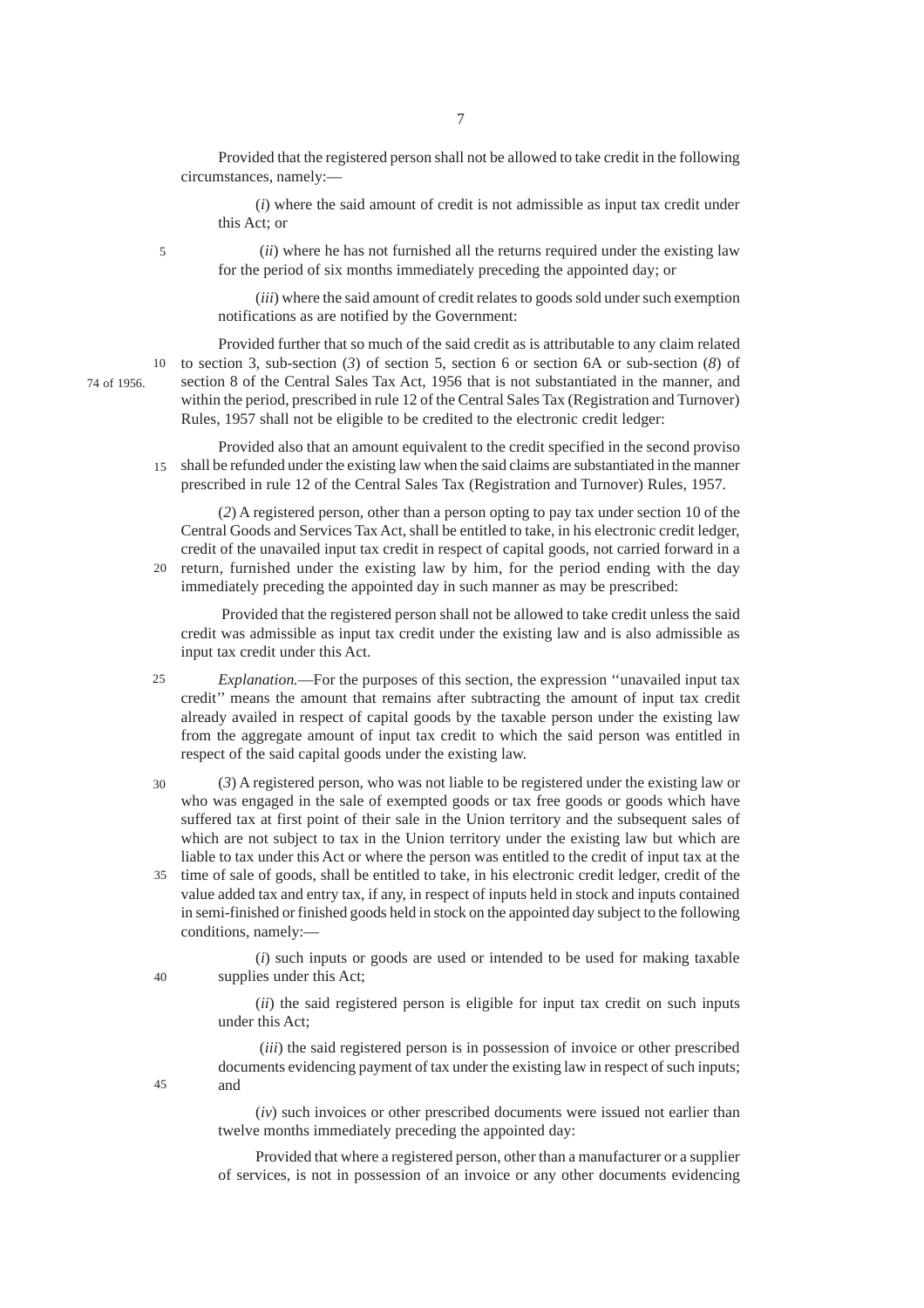payment of tax in respect of inputs, then, such registered person shall, subject to such conditions, limitations and safeguards as may be prescribed, including that the said taxable person shall pass on the benefit of such credit by way of reduced prices to the recipient, be allowed to take credit at such rate and in such manner as may be prescribed.

(*4*) A registered person, who was engaged in the sale of taxable goods as well as exempted goods or tax free goods under the existing law but which are liable to tax under this Act, shall be entitled to take, in his electronic credit ledger,—

(*a*) the amount of credit of the value added tax and entry tax, if any, carried forward in a return furnished under the existing law by him in accordance with the provisions of sub-section (*1*); and 10

 (*b*) the amount of credit of the value added tax and entry tax, if any, in respect of inputs held in stock and inputs contained in semi-finished or finished goods held in stock on the appointed day, relating to such exempted goods or tax free goods in accordance with the provisions of sub-section (*3*).

(*5*) A registered person shall be entitled to take, in his electronic credit ledger, credit of value added tax and entry tax, if any, in respect of inputs received on or after the appointed day but the tax in respect of which has been paid by the supplier under the existing law, subject to the condition that the invoice or any other tax paying document of the same was recorded in the books of account of such person within a period of thirty days from the appointed day:  $20$ 

Provided that the period of thirty days may, on sufficient cause being shown, be extended by the Commissioner for a further period not exceeding thirty days:

Provided further that the said registered person shall furnish a statement, in such manner as may be prescribed, in respect of credit that has been taken under this sub-section. 25

(*6*) A registered person, who was either paying tax at a fixed rate or paying a fixed amount in lieu of the tax payable under the existing law shall be entitled to take, in his electronic credit ledger, credit of value added tax in respect of inputs held in stock and inputs contained in semi-finished or finished goods held in stock on the appointed day subject to the following conditions, namely:—

(*i*) such inputs or goods are used or intended to be used for making taxable supplies under this Act;

(*ii*) the said registered person is not paying tax under section 10 of the Central Goods and Services Tax Act;

(*iii*) the said registered person is eligible for input tax credit on such inputs under this Act; 35

(*iv*) the said registered person is in possession of invoice or other prescribed documents evidencing payment of tax under the existing law in respect of inputs; and

(*v*) such invoices or other prescribed documents were issued not earlier than twelve months immediately preceding the appointed day.

(*7*) The amount of credit under sub-sections (*3*), (*4*) and (*6*) shall be calculated in such manner as may be prescribed.

Transitional provisions relating to job work.

**19.** (*1*) Where any inputs received at a place of business had been desptached as such or desptached after being partially processed to a job worker for further processing, testing, repair, reconditioning or any other purpose in accordance with the provisions of existing law prior to the appointed day and such inputs are returned to the said place on or after the appointed day, no tax shall be payable if such inputs, after completion of the job work or otherwise, are returned to the said place within six months from the appointed day: 45

8

15

5

30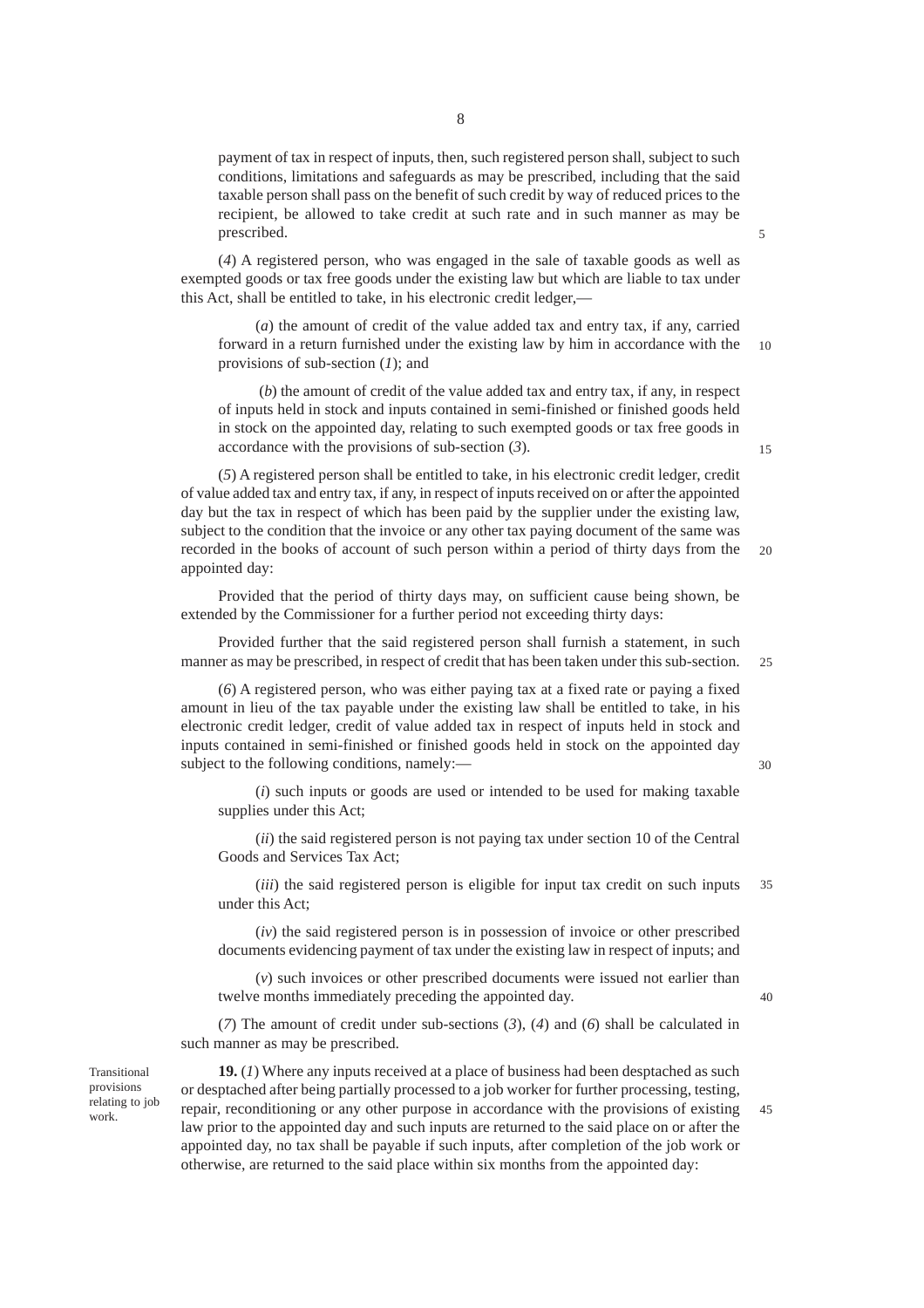Provided that the period of six months may, on sufficient cause being shown, be extended by the Commissioner for a further period not exceeding two months:

Provided further that if such inputs are not returned within a period of six months or the extended period from the appointed day, the input tax credit shall be liable to be recovered in accordance with the provisions of clause (*a*) of sub-section (*8*) of section 142 of the Central Goods and Services Tax Act.

(*2*) Where any semi-finished goods had been despatched from any place of business to any other premises for carrying out certain manufacturing processes in accordance with the provisions of existing law prior to the appointed day and such goods (hereinafter in this section referred to as ''the said goods'') are returned to the said place on or after the appointed day, no tax shall be payable if the said goods, after undergoing manufacturing processes or otherwise, are returned to the said place within six months from the appointed day: 10

Provided that the period of six months may, on sufficient cause being shown, be extended by the Commissioner for a further period not exceeding two months:

Provided further that if the said goods are not returned within a period specified in this sub-section, the input tax credit shall be liable to be recovered in accordance with the provisions of clause (*a*) of sub-section (*8*) of section 142 of the Central Goods and Services Tax Act: 15

 Provided also that the person despatching the goods may, in accordance with the provisions of the existing law, transfer the said goods to the premises of any registered person for the purpose of supplying therefrom on payment of tax in India or without payment of tax for exports within six months or the extended period, as the case may be, from the appointed day.  $20$ 

(*3*) Where any goods had been despatched from the place of business without payment of tax for carrying out tests or any other process to any other premises, whether registered or not, in accordance with the provisions of existing law prior to the appointed day and such goods are returned to the said place of business on or after the appointed day, no tax shall be payable if the said goods, after undergoing tests or any other process, are returned to such place within six months from the appointed day: 25

Provided that the period of six months may, on sufficient cause being shown, be extended by the Commissioner for a further period not exceeding two months:

Provided further that if the said goods are not returned within the period specified in this sub-section, the input tax credit shall be liable to be recovered in accordance with the provisions of clause (*a*) of sub-section (*8*) of section 142 of the Central Goods and Services Tax Act: 35

Provided also that the person despatching the goods may, in accordance with the provisions of the existing law, transfer the said goods from the said other premises on payment of tax in India or without payment of tax for exports within six months or the extended period, as the case may be, from the appointed day.

(*4*) The tax under sub-sections (*1*), (*2*) and (*3*) shall not be payable only if the person despatching the goods and the job worker declare the details of the inputs or goods held in stock by the job worker on behalf of the said person on the appointed day in such form and manner and within such time as may be prescribed. 40

**20.** (*1*) Where any goods on which tax, if any, had been paid under the existing law at 45 the time of sale thereof, not being earlier than six months prior to the appointed day, are returned to any place of business on or after the appointed day, the registered person shall be eligible for refund of the tax paid under the existing law where such goods are returned

Miscellaneous transitional provisions.

 $30$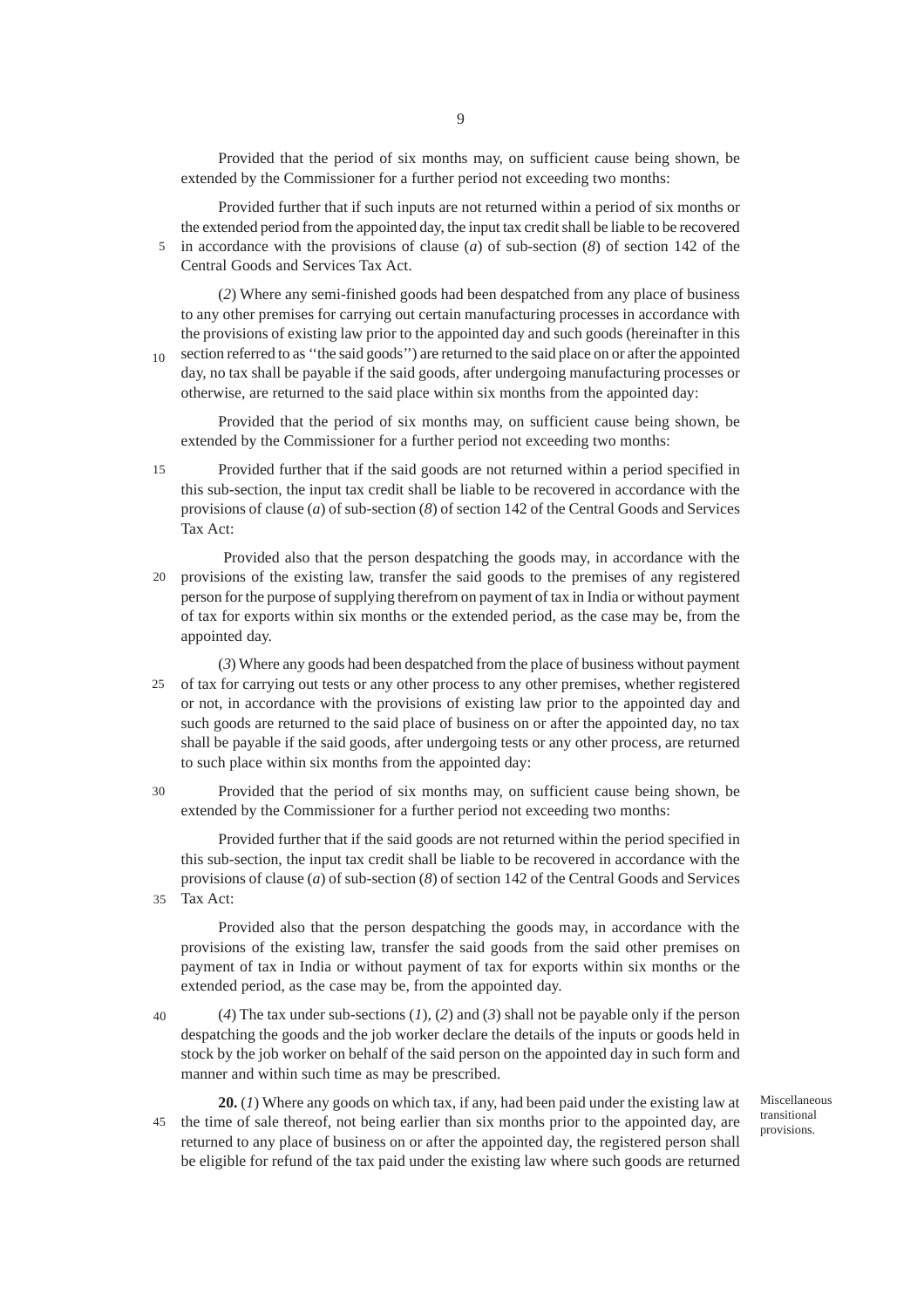by a person, other than a registered person, to the said place of business within a period of six months from the appointed day and such goods are identifiable to the satisfaction of the proper officer:

Provided that if the said goods are returned by a registered person, the return of such goods shall be deemed to be a supply.

(*2*) (*a*) Where, in pursuance of a contract entered into prior to the appointed day, the price of any goods is revised upwards on or after the appointed day, the registered person who had sold such goods shall issue to the recipient a supplementary invoice or debit note, containing such particulars as may be prescribed, within thirty days of such price revision and for the purposes of this Act, such supplementary invoice or debit note shall be deemed to have been issued in respect of an outward supply made under this Act. 10

(*b*) Where, in pursuance of a contract entered into prior to the appointed day, the price of any goods is revised downwards on or after the appointed day, the registered person who had sold such goods may issue to the recipient a credit note, containing such particulars as may be prescribed, within thirty days of such price revision and for the purposes of this Act such credit note shall be deemed to have been issued in respect of an outward supply made under this Act: 15

Provided that the registered person shall be allowed to reduce his tax liability on account of issue of the credit note only if the recipient of the credit note has reduced his input tax credit corresponding to such reduction of tax liability.

(*3*) Every claim for refund filed by any person before, on or after the appointed day, for refund of any amount of input tax credit, tax, interest or any other amount paid under the existing law, shall be disposed of in accordance with the provisions of existing law and any amount eventually accruing to him shall be refunded to him in cash in accordance with the provisions of the said law:

Provided that where any claim for refund of the amount of input tax credit is fully or partially rejected, the amount so rejected shall lapse:

Provided further that no refund shall be allowed of any amount of input tax credit where the balance of the said amount as on the appointed day has been carried forward under this Act.

(*4*) Every claim for refund filed after the appointed day for refund of any tax paid under the existing law in respect of the goods exported before or after the appointed day shall be disposed of in accordance with the provisions of the existing law:

Provided that where any for refund of input tax credit is fully or partially rejected, the amount so rejected shall lapse:

Provided further that no refund shall be allowed of any amount of input tax credit where the balance of the said amount as on the appointed day has been carried forward under this Act.

(*5*) (*a*) Every proceeding of appeal, revision, review or reference relating to a claim for input tax credit initiated whether before, on or after the appointed day, under the existing law shall be disposed of in accordance with the provisions of the existing law, and any amount of credit found to be admissible to the claimant shall be refunded to him in cash in accordance with the provisions of the existing law and the amount rejected, if any, shall not be admissible as input tax credit under this Act: 40

Provided that no refund shall be allowed of any amount of input tax credit where the balance of the said amount as on the appointed day has been carried forward under this Act. 45

(*b*) Every proceeding of appeal, revision, review or reference relating to recovery of input tax credit initiated whether before, on or after the appointed day, under the existing law shall be disposed of in accordance with the provisions of the existing law, and if any

5

 $20$ 

25

 $30$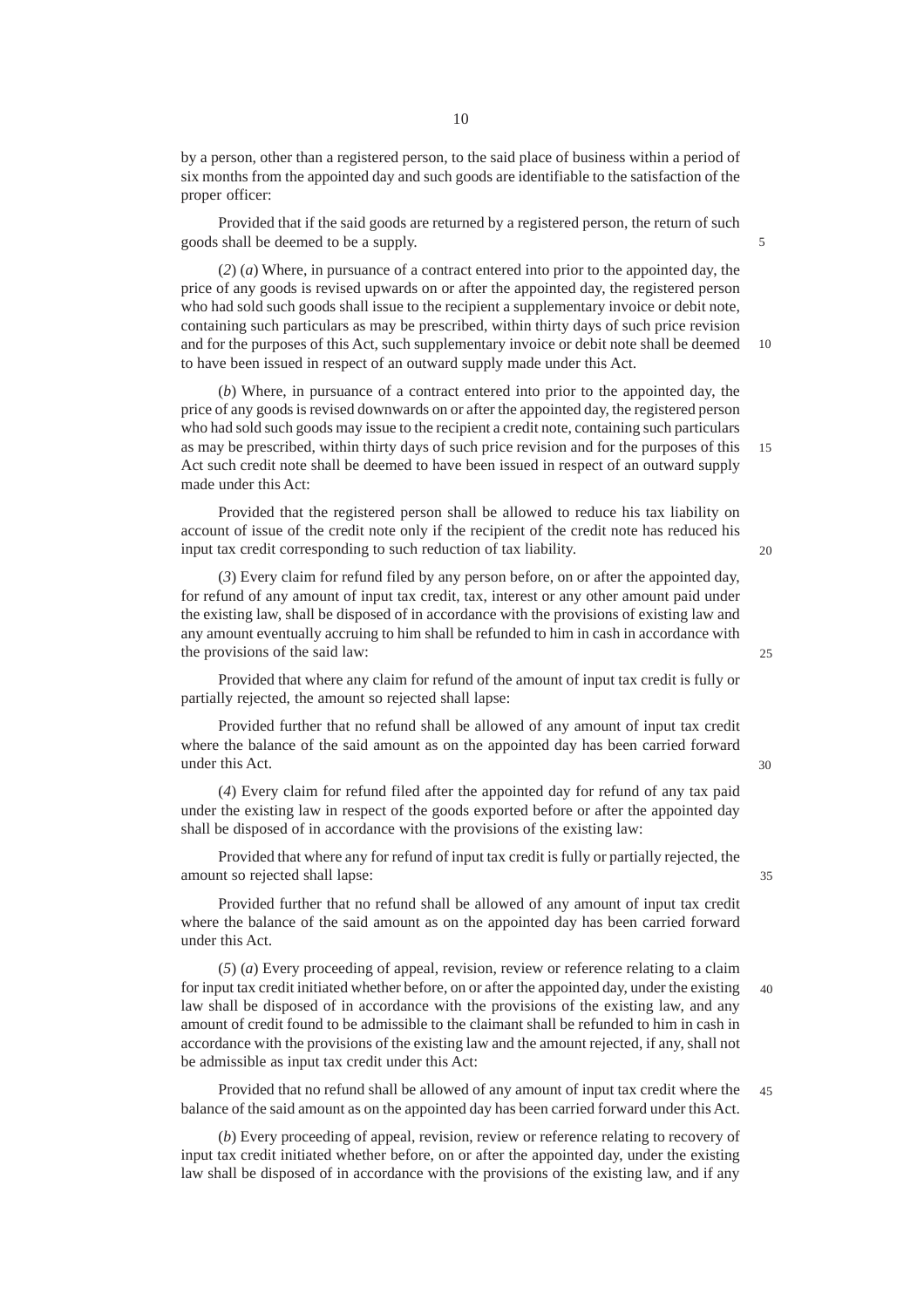amount of credit becomes recoverable as a result of such appeal, revision, review or reference, the same shall, unless recovered under the existing law, be recovered as an arrear of tax under this Act and the amount so recovered shall not be admissible as input tax credit under this Act.

(*6*) (*a*) Every proceeding of appeal, revision, review or reference relating to any output tax liability initiated whether before, on or after the appointed day under the existing law, shall be disposed of in accordance with the provisions of the existing law, and if any amount becomes recoverable as a result of such appeal, revision, review or reference, the same shall, unless recovered under the existing law, be recovered as an arrear of tax under this Act and amount so recovered shall not be admissible as input tax credit under this Act. 5 10

(*b*) Every proceeding of appeal, revision, review or reference relating to any output tax liability initiated whether before, on or after the appointed day under the existing law, shall be disposed of in accordance with the provisions of the existing law, and any amount found to be admissible to the claimant shall be refunded to him in cash in accordance with the provisions of the existing law and the amount rejected, if any, shall not be admissible as input tax credit under this Act.

(*7*) (*a*) Where in pursuance of an assessment or adjudication proceedings instituted, whether before, on or after the appointed day, under the existing law, any amount of tax, interest, fine or penalty becomes recoverable from the person, the same shall, unless recovered under the existing law, be recovered as an arrear of tax under this Act and the amount so recovered shall not be admissible as input tax credit under this Act.  $20$ 

(*b*) Where in pursuance of an assessment or adjudication proceedings instituted, whether before, on or after the appointed day under the existing law, any amount of tax, interest, fine or penalty becomes refundable to the taxable person, the same shall be refunded to him in cash under the said law and the amount rejected, if any, shall not be admissible as input tax credit under this Act. 25

(*8*) (*a*) Where any return, furnished under the existing law, is revised after the appointed day and if, pursuant to such revision, any amount is found to be recoverable or any amount of input tax credit is found to be inadmissible, the same shall, unless recovered under the existing law, be recovered as an arrear of tax under this Act and the amount so recovered shall not be admissible as input tax credit under this Act.  $30<sup>2</sup>$ 

(*b*) Where any return, furnished under the existing law, is revised after the appointed day but within the time limit specified for such revision under the existing law and if, pursuant to such revision, any amount is found to be refundable or input tax credit is found to be admissible to any taxable person, the same shall be refunded to him in cash under the 35 existing law and the amount rejected, if any, shall not be admissible as input tax credit under this Act.

(*9*) Save as otherwise provided in this Chapter, the goods or services or both supplied on or after the appointed day in pursuance of a contract entered into prior to the appointed day shall be liable to tax under the provisions of this Act.  $40$ 

(*10*) (*a*) Notwithstanding anything contained in section 12 of the Central Goods and Services Tax Act, no tax shall be payable on goods under this Act to the extent the tax was leviable on the said goods under the existing law.

(*b*) Notwithstanding anything contained in section 13 of the Central Goods and Services Tax Act, no tax shall be payable on services under this Act to the extent the tax was leviable 45 on the said services under Chapter V of the Finance Act, 1994.

32 of 1994.

45

32 of 1994.

15

(*c*) Where tax was paid on any supply, both under any existing law relating to sale of goods and under Chapter V of the Finance Act, 1994, tax shall be leviable under this Act and the taxable person shall be entitled to take credit of value added tax or service tax paid under the existing law to the extent of supplies made after the appointed day and such credit shall be calculated in such manner as may be prescribed.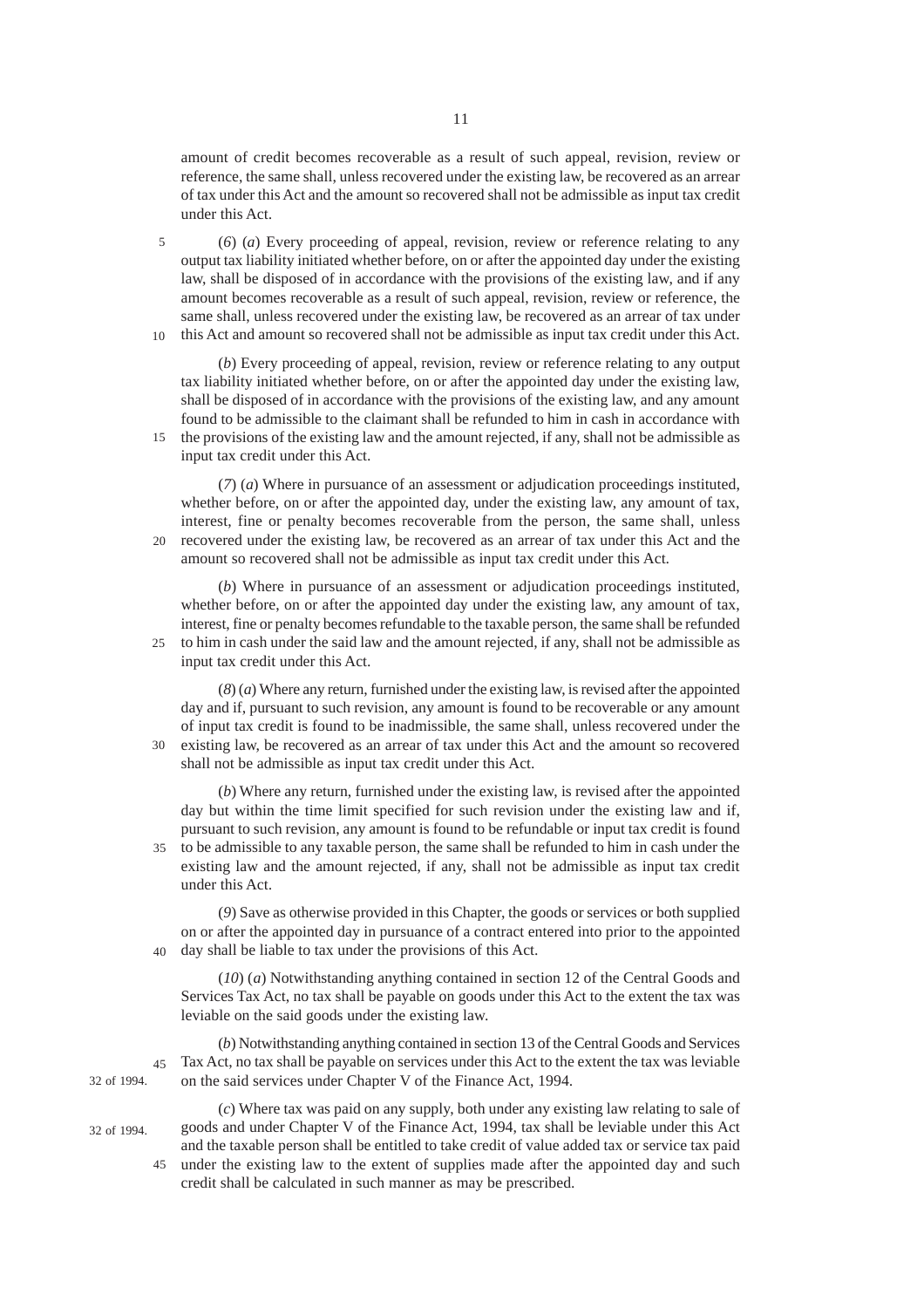(*11*) Where any goods sent on approval basis, not earlier than six months before the appointed day, are rejected or not approved by the buyer and returned to the seller on or after the appointed day, no tax shall be payable thereon if such goods are returned within six months from the appointed day:

Provided that the said period of six months may, on sufficient cause being shown, be extended by the Commissioner for a further period not exceeding two months: 5

Provided further that the tax shall be payable by the person returning the goods if such goods are liable to tax under this Act and are returned after the period specified in this sub-section:

Provided also that tax shall be payable by the person who has sent the goods on approval basis if such goods are liable to tax under this Act, and are not returned within the period specified in this sub-section. 10

(*12*) Where a supplier has made any sale of goods in respect of which tax was required to be deducted at source under any existing law relating to sale of goods and has also issued an invoice for the same before the appointed day, no deduction of tax at source under section 51 of the Central Goods and Services Tax Act, as made applicable to this Act, shall be made by the deductor under the said section where payment to the said supplier is made on or after the appointed day. 15

*Explanation.*—For the purposes of this Chapter, the expression ''capital goods'' shall have the same meaning as assigned to it in any existing law relating to sale of goods.

#### CHAPTER IX

#### **MISCELLANEOUS**

**21.** Subject to the provisions of this Act and the rules made thereunder, the provisions

20

of the Central Goods and Services Tax Act, relating to,— (*i*) scope of supply; (*ii*) composition levy; (*iii*) composite supply and mixed supply; (*iv*) time and value of supply; (*v*) input tax credit; (*vi*) registration; (*vii*) tax invoice, credit and debit notes; (*viii*) accounts and records; (*ix*) returns; (*x*) payment of tax; (*xi*) tax deduction at source; (*xii*) collection of tax at source; (*xiii*) assessment; (*xiv*) refunds; (*xv*) audit; (*xvi*) inspection, search, seizure and arrest; (*xvii*) demands and recovery; (*xviii*) liability to pay in certain cases; 25 30 35 40

Application of provisions of Central Goods and Services Tax Act.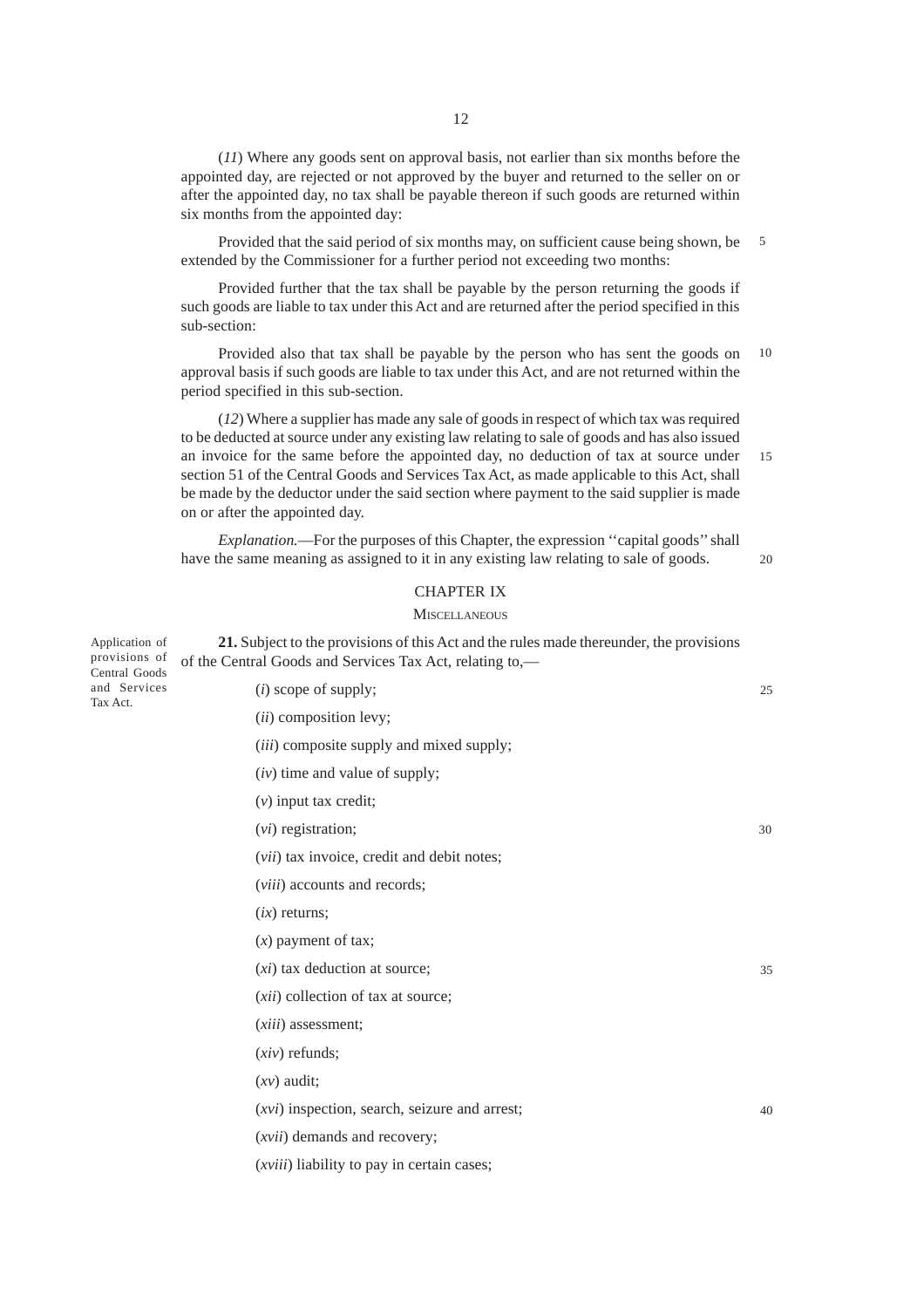(*xix*) advance ruling;

(*xx*) appeals and revision;

(*xxi*) presumption as to documents;

(*xxii*) offences and penalties;

(*xxiii*) job work; 5

(*xxiv*) electronic commerce;

(*xxv*) settlement of funds;

(*xxvi*) transitional provisions; and

(*xxvii*) miscellaneous provisions including the provisions relating to the imposition of interest and penalty,

10

15

20

 $25$ 

30

shall, *mutatis mutandis*, apply,—

(*a*) so far as may be, in relation to Union territory tax as they apply in relation to central tax as if they were enacted under this Act;

(*b*) subject to the following modifications and alterations which the Central Government considers neceassry and desirable to adapt those provisions to the circumstances, namely:—

> (*i*) references to ''this Act'' shall be deemed to be references to ''the Union Territory Goods and Services Tax Act, 2017'';

(*ii*) references to ''Commissioner'' shall be deemed to be references to ''Commissioner'' of Union territory tax as defined in clause (*2*) of section 2 of this Act;

(*iii*) references to ''officers of central tax'' shall be deemed to be references to ''officers of Union territory tax'';

(*iv*) references to ''central tax'' shall be deemed to be reference to ''Union territory tax'' and vice versa;

(*v*) references to ''Commissioner of State tax or Commissioner of Union territory tax'' shall be deemed to be references to ''Commissioner of central tax'';

(*vi*) references to ''State Goods and Services tax Act or Union Territory Goods and Services Tax Act'' shall be deemed to be references to ''Central Goods and Services Tax Act'';

(*vii*) references to ''State tax or Union territory tax'' shall be deemed to be references to ''central tax''.

**22.** (*1*) The Central Government may, on the recommendations of the Council, by notification, make rules for carrying out the provisions of this Act. 35

(*2*) Without prejudice to the generality of the provisions of sub-section (*1*), the Central Government may make rules for all or any of the matters which by this Act are required to be, or may be, prescribed or in respect of which provisions are to be or may be made by rules.

(*3*) The power to make rules conferred by this section shall include the power to give retrospective effect to the rules or any of them from a date not earlier than the date on which the provisions of this Act come into force.  $40$ 

(*4*) Any rules made under sub-section (*1*) may provide that a contravention thereof shall be liable to a penalty not exceeding ten thousand rupees.

**23.** The Board may, by notification, make regulations consistent with this Act and the rules made thereunder to carry out the purposes of this Act.

General power to make regulations.

Power to make rules.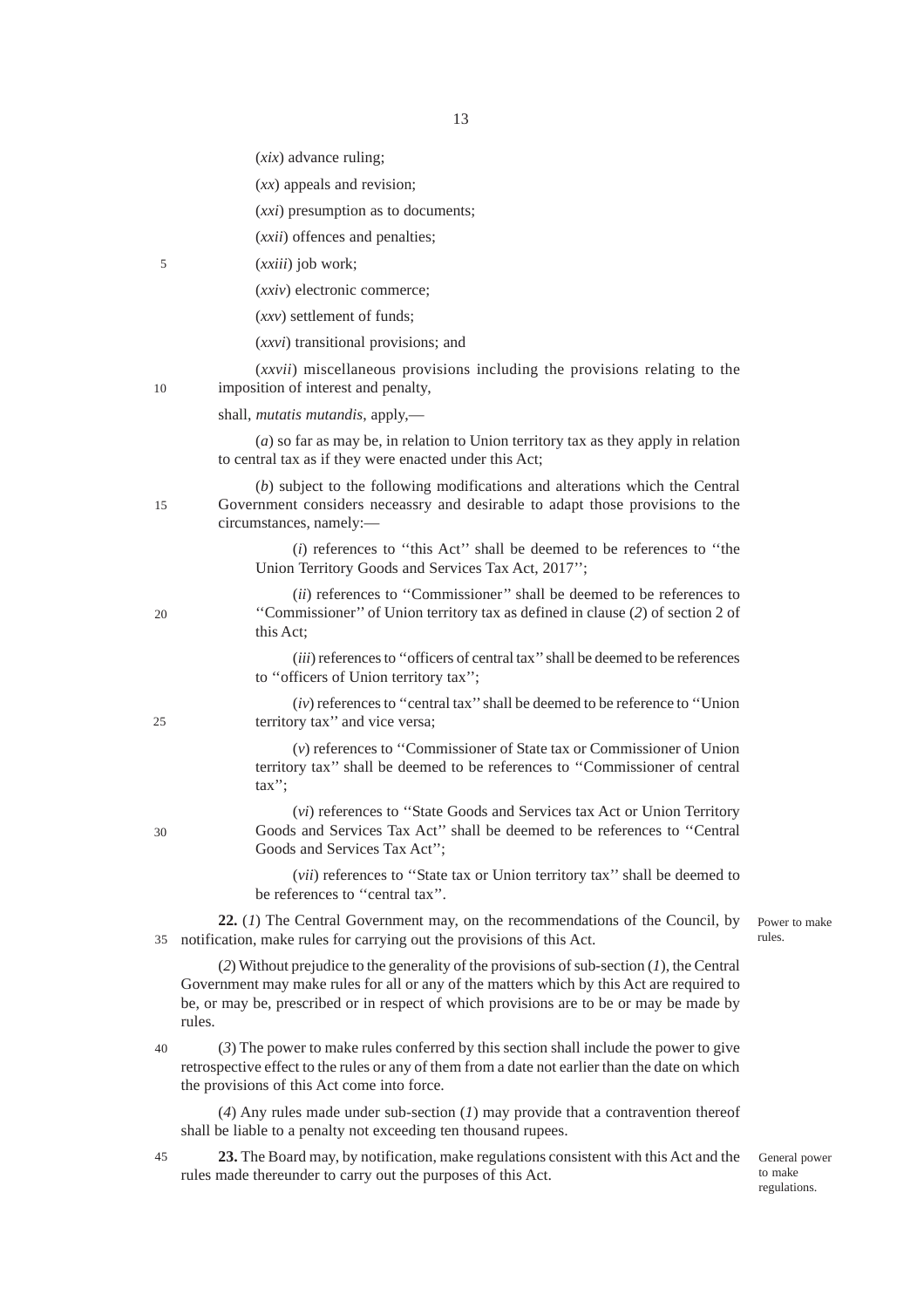| Laying of rules,<br>regulations and<br>notifications. | 24. Every rule made by the Central Government, every regulation made by the Board                                                                                                   |        |
|-------------------------------------------------------|-------------------------------------------------------------------------------------------------------------------------------------------------------------------------------------|--------|
|                                                       | and every notification issued by the Central Government under this Act, shall be laid, as                                                                                           |        |
|                                                       | soon as may be, after it is made or issued, before each House of Parliament, while it is in                                                                                         |        |
|                                                       | session, for a total period of thirty days which may be comprised in one session or in two or                                                                                       |        |
|                                                       | more successive sessions, and if, before the expiry of the session immediately following                                                                                            | $\sim$ |
|                                                       | the session or the successive sessions aforesaid, both Houses agree in making any                                                                                                   |        |
|                                                       | modification in the rule or regulation or in the notification, as the case may be, or both                                                                                          |        |
|                                                       | Houses agree that the rule or regulation or the notification should not be made, the rule or                                                                                        |        |
|                                                       | regulation or notification, as the case may be, shall thereafter have effect only in such                                                                                           |        |
|                                                       | modified form or be of no effect, as the case may be; so, however, that any such modification                                                                                       | -10    |
|                                                       | or annulment shall be without prejudice to the validity of anything previously done under                                                                                           |        |
|                                                       | that rule or regulation or notification, as the case may be.                                                                                                                        |        |
| Power to issue<br>instructions or<br>directions       | 25. The Commissioner may, if he considers it necessary or expedient so to do for the<br>purpose of uniformity in the implementation of this Act, issue such orders, instructions or |        |
|                                                       | directions to the Union territory tax officers as he may deem fit, and thereupon all such                                                                                           | 15     |
|                                                       | officers and all other persons employed in the implementation of this Act shall observe and                                                                                         |        |
|                                                       | follow such orders, instructions or directions.                                                                                                                                     |        |
| $\mathbf{D}$ $\mathbf{1}$                             | 26 (1) If any difficulty grises in giving effect to any provision of this Act, the Central                                                                                          |        |

Removal of difficulties.

**26.** (*1*) If any difficulty arises in giving effect to any provision of this Act, the Central Government may, on the recommendations of the Council, by a general or a special order published in the Official Gazette, make such provisions not inconsistent with the provisions of this Act or the rules or regulations made thereunder, as may be necessary or expedient for the purpose of removing the said difficulty: 20

Provided that no such order shall be made after the expiry of a period of three years from the date of commencement of this Act.

(*2*) Every order made under this section shall be laid, as soon as may be, after it is 25made, before each House of Parliament.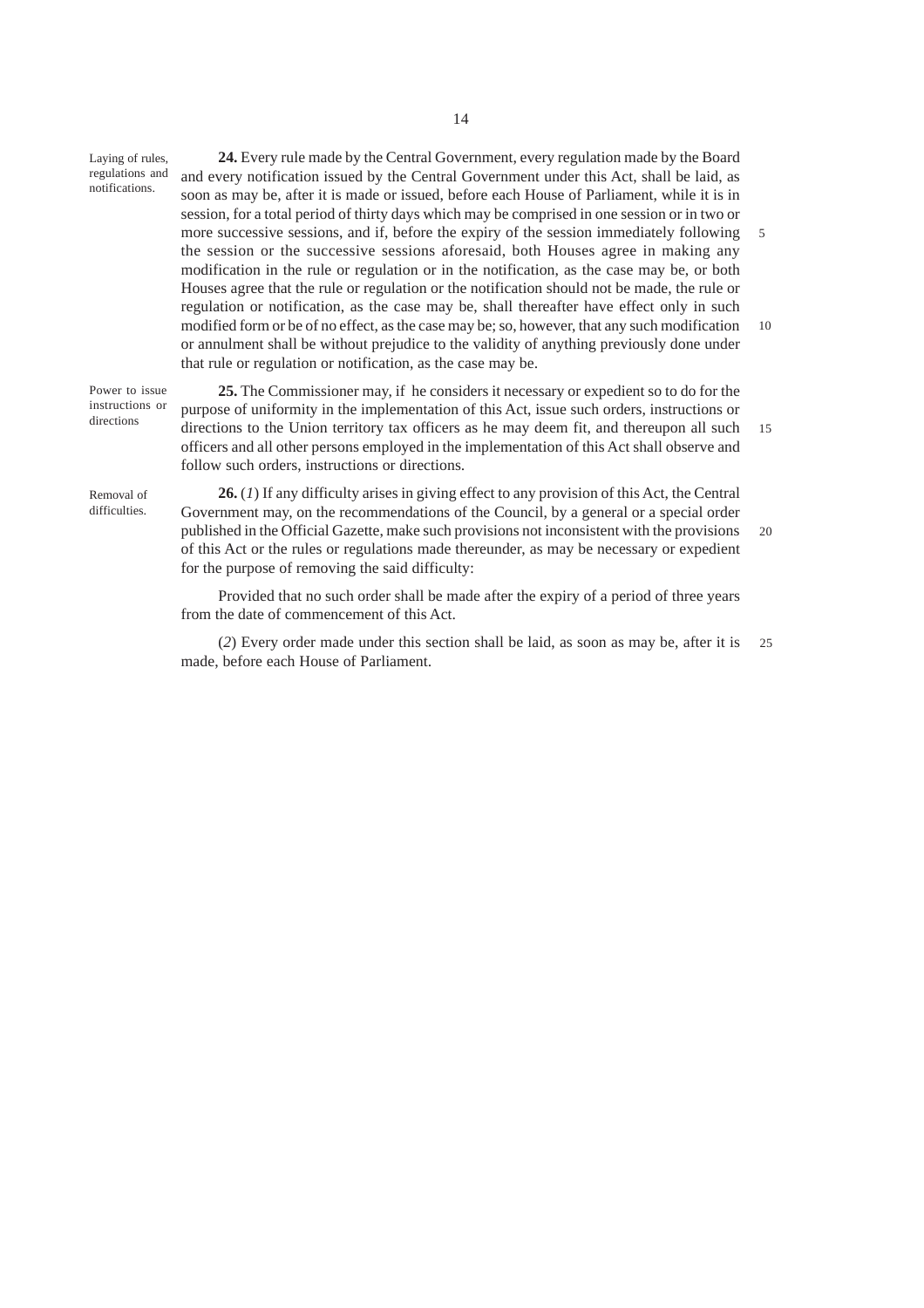## STATEMENT OF OBJECTS AND REASONS

Presently, the Constitution empowers the Central Government to levy excise duty on manufacturing and service tax on the supply of services. Similarly, it empowers the State Governments and Union territories to levy sales tax or value added tax on the sale of goods. In addition, many States also levy an entry tax on the entry of goods in local areas. This exclusive division of fiscal powers has led to a multiplicity of indirect taxes in the country.

2. The present tax system on goods and services in the Union territories is facing certain difficulties which are as under—

(*a*) the multiplicity of taxes at the Central and State levels has resulted in a complex indirect tax structure in the country that is ridden with hidden costs for the trade and industry;

(*b*) there is no uniformity of tax rates and structure across the States and there is cascading of taxes due to "tax on tax"; and

(*c*) the credit of excise duty and service tax paid at the stage of manufacture is not available to the traders while paying the State level sales tax or value added tax, and *vice-versa*. Further, the credit of State taxes paid in one State cannot be availed in other States. Hence, the prices of goods and services get artificially inflated to the extent of this "tax on tax".

 3. In view of the above, it has become necessary to have a Central Legislation, namely, the Union Territory Goods and Services Tax Bill, 2017. The proposed Legislation will confer power upon the Central Government for levying goods and services tax on the supply of goods or services or both which takes place within a Union territory without Legislature.

4. The proposed Legislation will simplify and harmonise the indirect tax regime in the country. It is expected to reduce the cost of production and inflation in the economy, thereby making the Indian trade and industry more competitive, domestically as well as internationally. It is also expected that introduction of goods and services tax will foster a common or seamless Indian market and contribute significantly to the growth of the economy. Due to the seamless transfer of input tax credit from one stage to another in the chain of value addition, there is an in-built mechanism in the design of goods and services tax that would incentivise tax compliance by taxpayers. The proposed goods and services tax will broaden the tax base and result in better tax compliance due to a robust information technology infrastructure.

5. The Union Territory Goods and Services Tax Bill, 2017, *inter alia*, provides for the following, namely:—

(*a*) to levy tax on all intra-State supplies of goods or services or both except supply of alcoholic liquor for human consumption at a rate to be notified, not exceeding twenty per cent. as recommended by the Goods and Services Tax Council (the Council);

(*b*) to empower the Central Government to grant exemptions, by notification or by special order, on the recommendations of the Council;

(*c*) to provide for apportionment of tax and settlement of funds on account of transfer of input tax credit between the Central Government, State Government and Union territory;

(*d*) to provide for assistance by officers of Police, Railways, Customs, and those engaged in the collection of land revenue, including village officers, and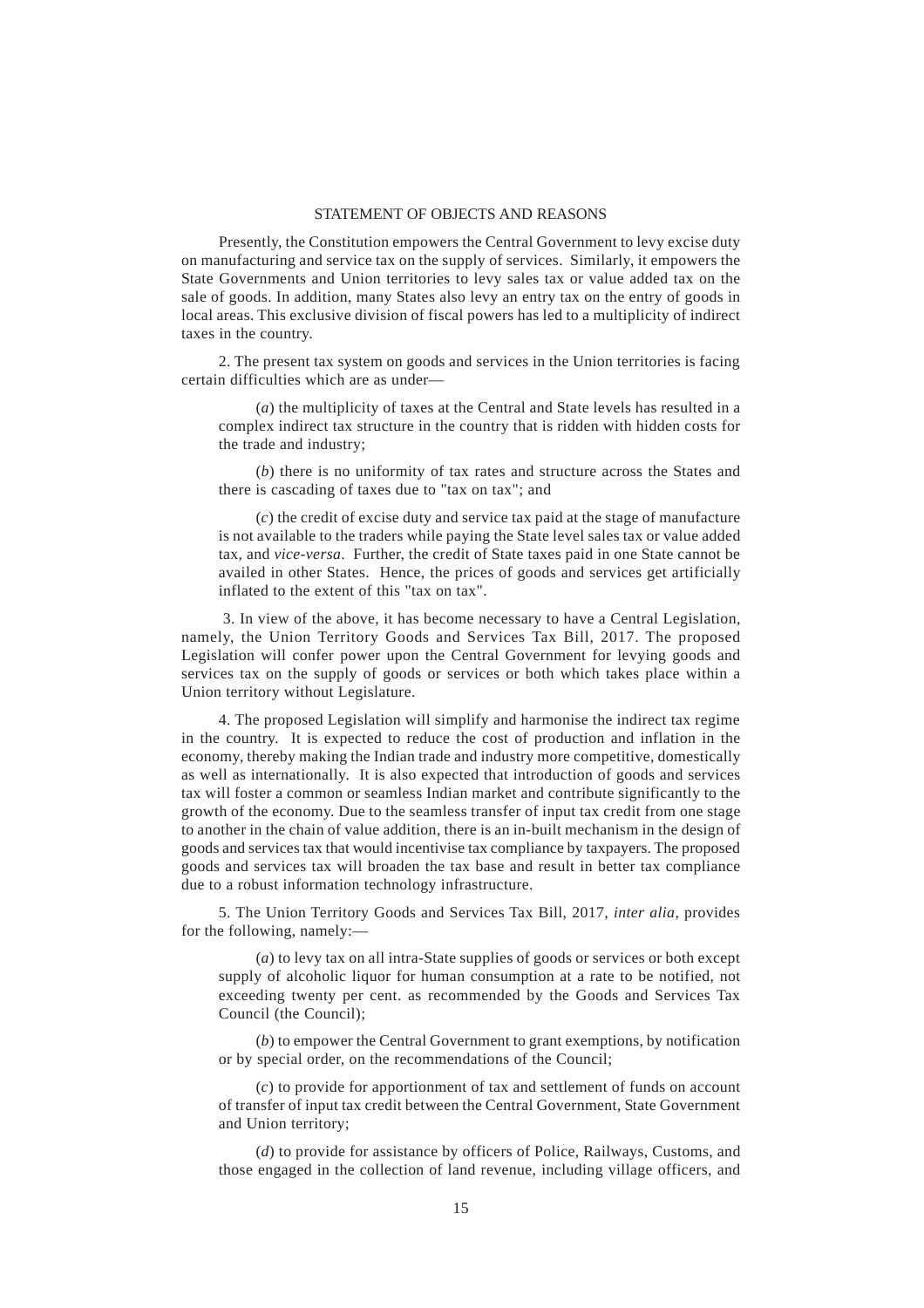officers of central tax and officers of the State tax to proper officers in the implementation of the proposed Legislation;

(*e*) to provide for recovery of tax, interest or penalty payable by a person to the Government which remains unpaid, by the proper officer of central tax;

(*f*) to establish an Authority for Advance Ruling in order to enable the taxpayer to seek a binding clarity on taxation matters from the department;

(*g*) to provide for elaborate transitional provisions for smooth transition of existing taxpayers to goods and services tax regime;

(*h*) to provide for application of certain provisions of the Central Goods and Services Tax Act, 2017, *inter alia*, relating to definitions, time and value of supply, input tax credit, registration, returns other than late fee, payment of tax, assessment, refunds, audit, inspection, search, seizure and arrest, demands and recovery, appeals and revision, offences and penalties and transitional provisions in the proposed Legislation; and

 (*i*) to empower the Commissioner to issue orders, instructions or directions to the Union territory tax officers.

6. The Notes on clauses explain in detail the various provisions contained in the Union Territory Goods and Services Tax Bill, 2017.

7. The Bill seeks to achieve the above objectives.

*The* 23*rd March,* 2017.

NEW DELHI: ARUN JAITLEY.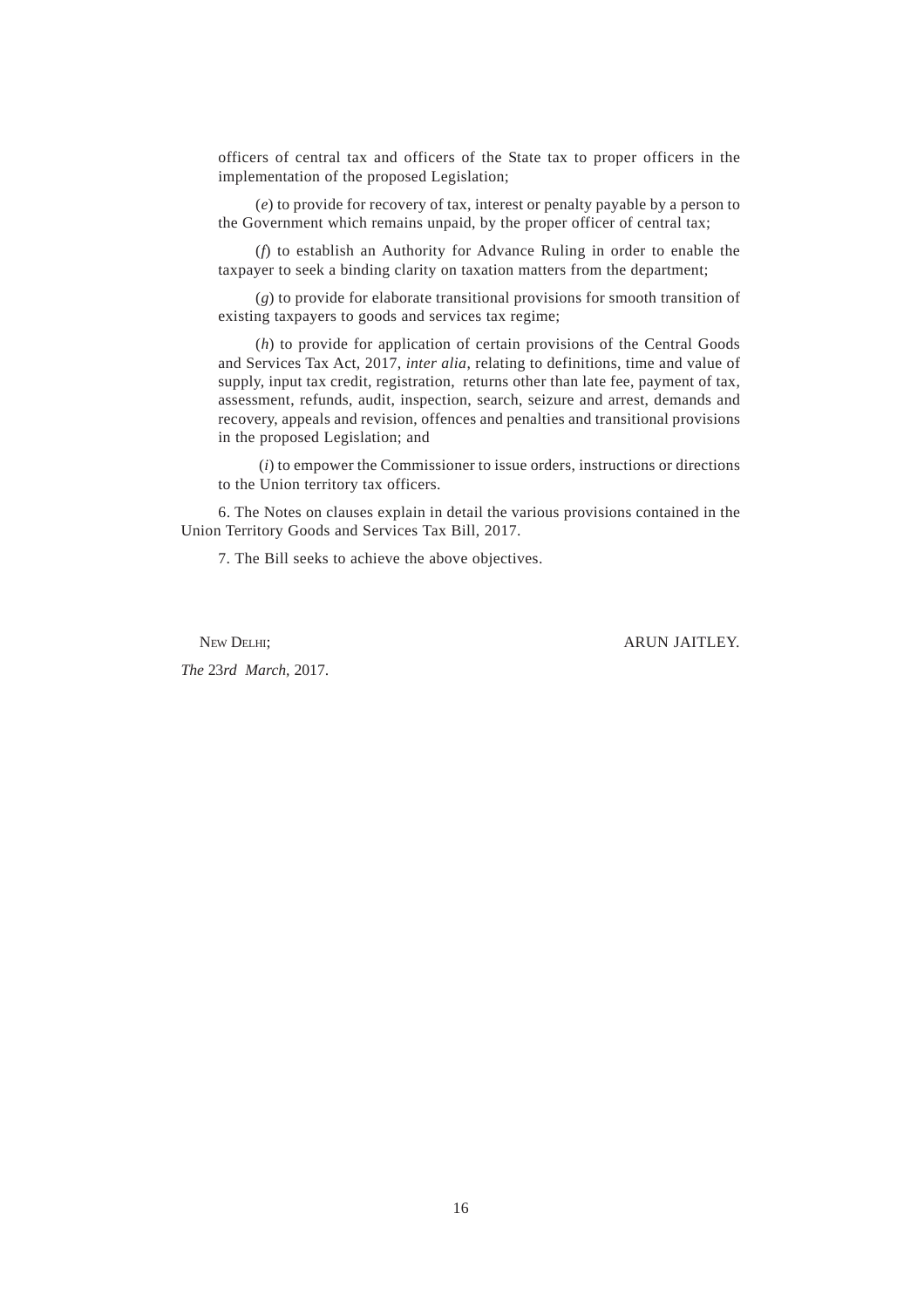#### *Notes on clauses*

*Clause* 1 provides for short title, extent and commencement of the proposed Act.

*Clause* 2 defines various terms and expressions used in the proposed Act.

*Clause* 3 provides for appointment of Commissioners and other class of officers as may be required for carrying out the purposes of the proposed Act.

*Clause* 4 confers power on the Administrator to appoint officers of Union territory tax below the rank of Assistant Commissioner of Union territory tax for the administration of the proposed Act.

*Clause* 5 provides for conditions and exceptions for exercising the powers by the Union territory tax officers.

*Clause* 6 provides for authorisation of Central tax officers, subject to certain conditions as shall be notified by the Central Government on recommendations of the Council, to be proper officers for the purposes of the proposed Act.

*Clause* 7 provides for levy of Union territory tax on all intra-State supplies of goods or services or both except on the supply of alcoholic liquor for human consumption, on the value determined under section 15 of the Central Goods and Services Tax Act at such rates not exceeding forty per cent. This clause further provides that—

(*i*) Union territory tax on the supply of petroleum crude, high speed diesel, motor spirit (commonly known as petrol), natural gas and aviation turbine fuel to be levied with effect from a date notified by the Central Government on the recommendations of the Council;

(*ii*) the Central Government to notify categories of supply of goods or services or both, the tax on which shall be paid on reverse charge basis by the recipient of such goods or services or both, on the recommendations of the Council;

(*iii*) the Union territory tax in respect of the supply of taxable goods or services or both by a supplier, who is not registered, to a registered person shall be paid by such person on reverse charge basis;

(*iv*) the Central Government may notify categories of services, the tax on intra-State supplies of which shall be paid by the electronic commerce operator if such services are supplied through it, on the recommendations of the Council.

*Clause* 8 confers powers on the Central Government to exempt either absolutely or conditionally goods or services or both of any specified description from the whole or any part of the Union territory tax, on the recommendations of the Council. It also confers powers on the Central Government to exempt from payment of tax any goods or services or both, by special order, on which tax is leviable on the recommendations of the Council.

*Clause* 9 provides for the manner and order in which input tax credit of integrated tax and input tax credit of Union territory tax is to be utilised.

*Clause* 10 provides for transfer of credit of Union territory tax to the integrated tax account when Union territory tax credit has been used for payment of central tax.

*Clause* 11 provides for officers of Police, Railways, Customs and other officers engaged in collection of land revenue to assist officers involved in implementation of this Act.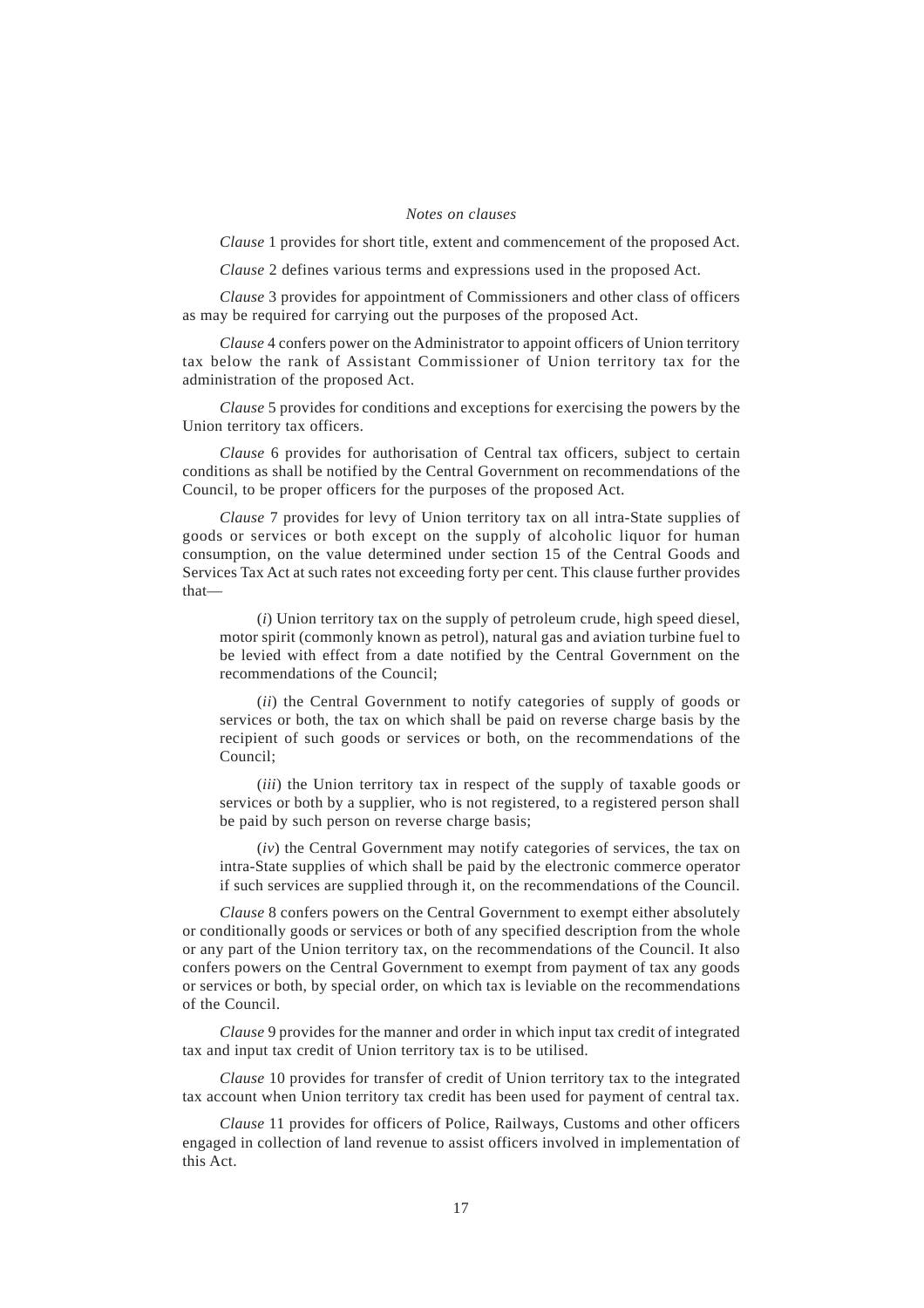*Clause* 12 provides for refund of Union territory tax in situations where intra-State supplies are subsequently held to be inter-State supplies.

*Clause* 13 provides for recovery of Union territory tax, interest or penalty by Central tax officer while recovering arrears of Central tax.

*Clause* 14 defines terms and expressions such as advance ruling, applicant, application, etc., used in Chapter VII.

*Clause* 15 provides for constitution of Advance Ruling by the Central Government.

*Clause* 16 provides for constitution of Appellate Authority for Advance Ruling by the Central Government.

*Clause* 17 provides for migration of taxpayers registered under the existing law to be issued provisional registration under the proposed Act, if the said taxpayer is required to be registered under the provisions of the proposed Act.

*Clause* 18 provides for transitional arrangements for carrying forward of input tax credit available under the existing law.

*Clause* 19 provides for transitional provisions relating to job-work.

*Clause* 20 provides for miscellaneous provisions for transition of existing tax payers in various situations.

*Clause* 21 provides for application of specific provisions of the Central Goods and Services Tax Act to the proposed Act.

*Clause* 22 confers powers on the Central Government to make rules for carrying out the provisions of the proposed Act on recommendations of the Council.

*Clause* 23 confers powers on the Board to make regulations for carrying out the provisions of the proposed Act.

*Clause* 24 provides for laying of rules, regulations and notifications made by the Central Government before each House of the Parliament.

*Clause* 25 confers powers to the Commissioner to issue orders, instructions or directions to the Union territory tax officers for uniform implementation of the provisions of the proposed Act.

*Clause* 26 confers powers on the Central Government to make such provisions not inconsistent with the provisions of the proposed Act or the rules or regulations by a general or special order, on the recommendations of the Council within a period of three years from the date of commencement of the proposed Act.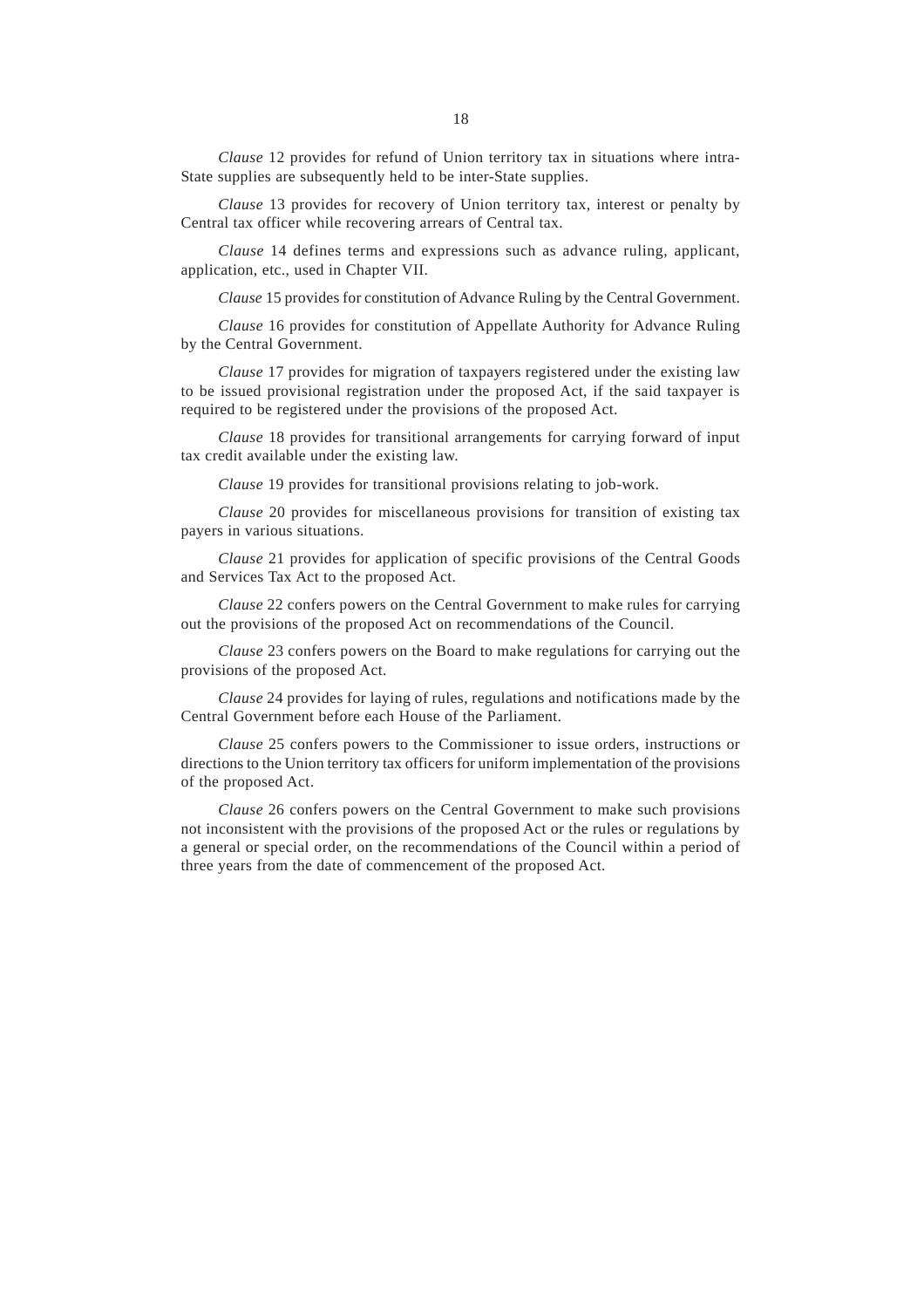#### FINANCIAL MEMORANDUM

Clause 10 of the Bill provides for apportionment of tax and settlement of funds on account of transfer of utilisation of input tax credit under this Bill for the payment of tax dues under the integrated goods and services tax by the Central Government.

2. Sub-clause (*1*) of clause 15 of the Bill provides for the establishment of an Authority for Advance Ruling.

3. Sub-clause (*1*) of clause 16 of the Bill provides for the establishment of an Appellate Authority for Advance Ruling.

4. Sub-clause (*1*) of clause 21 of the Bill provides for application of provisions of the Central Goods and Services Tax Bill, 2017 relating to appeals, advance ruling and anti-profiteering. So authorities established under Central Goods and Services Tax Act will be utilised for the purposes of this Bill. Thus there will be no extra financial expenditure under this Bill.

5. The total financial implications in terms of recurring and non-recurring expenditure involved in carrying out the various functions under the Bill would be borne by the Central Government. Most of the existing officers and staff of the Central Board of Excise and Customs and Union territories would be used for carrying out the various functions under the Bill. However, it is not possible to estimate the exact recurring and non-recurring expenditure from the Consolidated Fund of India at this stage.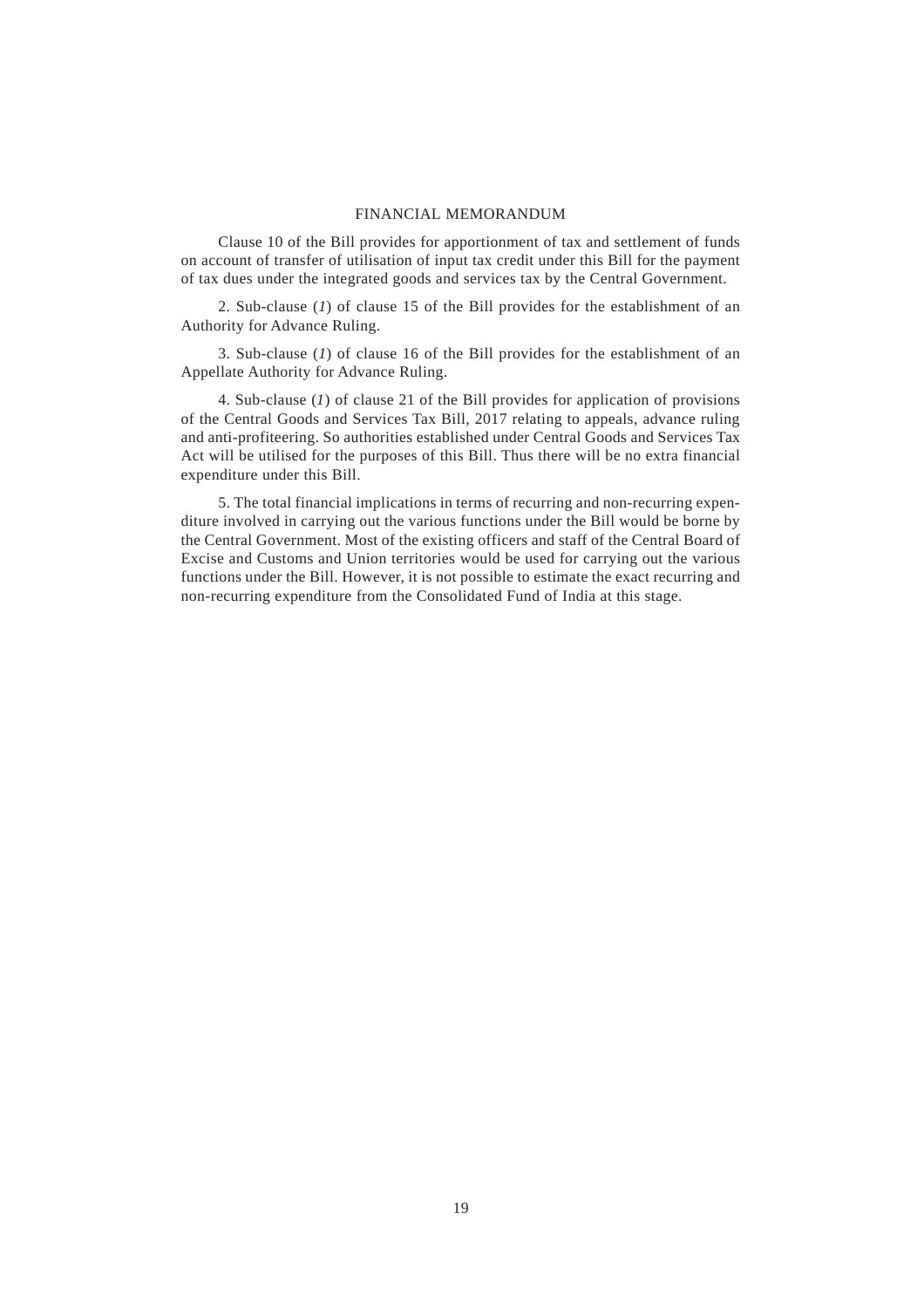## MEMORANDUM REGARDING DELEGATED LEGISLATION

Clause 22 of the Union territories Goods and Services Tax Bill, 2017 seeks to empower the Government to make rules, *inter-alia,* in the following—

(*a*) collection of taxes under section 7; (*b*) manner and time in which input tax credit will be transferred under section 10; (*c*) manner in which tax wrongfully collected and paid to Central Government or Union territory Government is to be refunded under section 19; (*d*) qualifications, the method of appointment of the members and the terms and conditions of their service for Authority of Advance Ruling under section 15; (*e*) form and manner in which certification of registration on provisional basis is to be issued under section 17; (*f*) manner in which input tax credit is to be carried forward under section 18;  $(g)$  form, manner and time in which the job worker declares inputs held in stock on behalf of the manufacturer under section 19; (*h*) manner in which credit will be calculated on tax paid under existing law under section 20; and (*i*) any other matter which is to be, or may be, prescribed, or in respect of which provision is to be made, by rules.

2. Clause 23 of the Bill empowers the Board to make regulations to provide for any matter which is required to be, or may be, specified by regulation or in respect of which provision is to be made by regulations.

3. The matters in respect of which the said rules and regulations may be made are matters of procedure and administrative detail, and as such, it is not practicable to provide for them in the proposed Bill itself. The delegation of legislative power is, therefore, of a normal character.